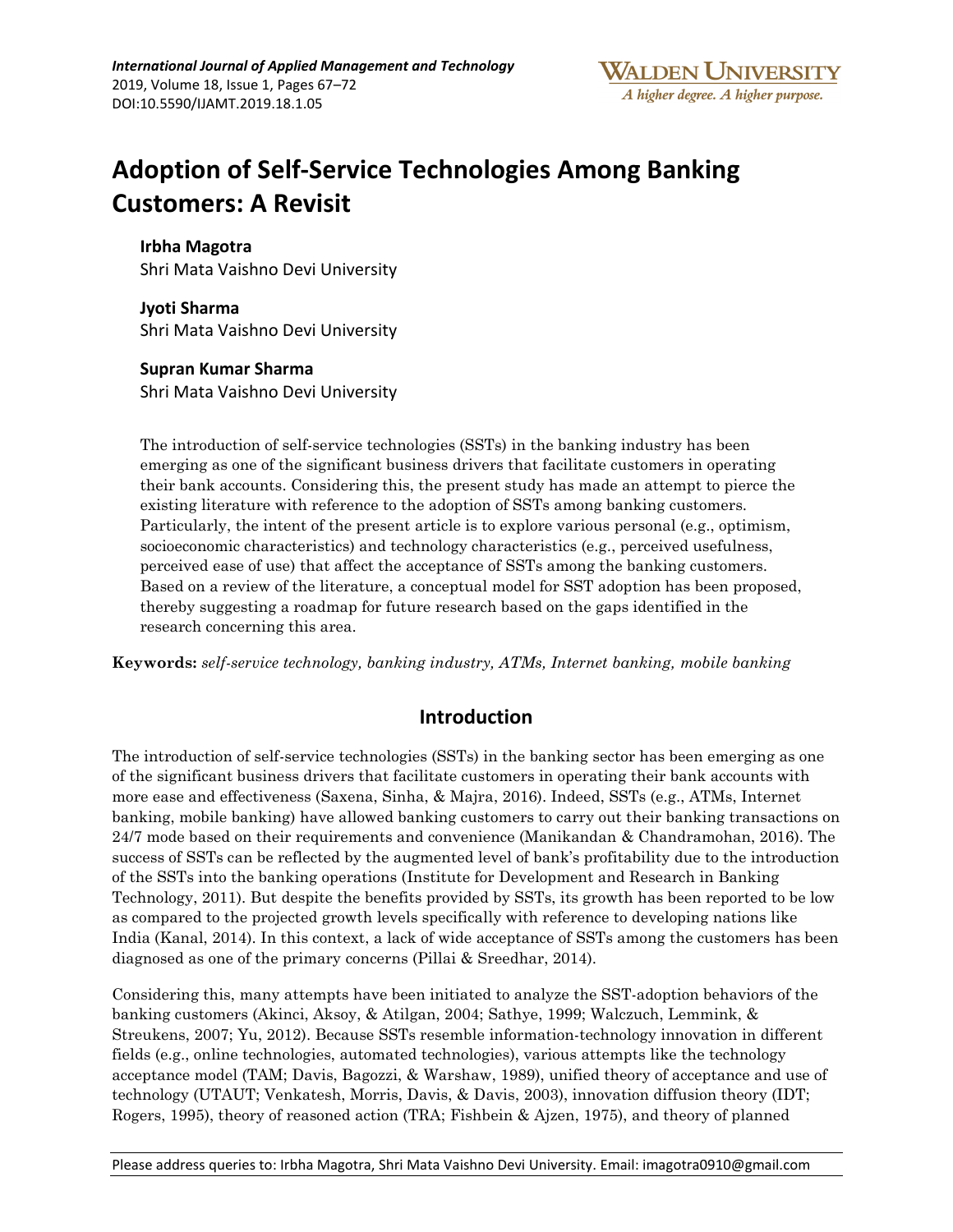behavior (TPB; Ajzen, 1991) have been used by the researchers for exploring SSTs adoption phenomenon among the banking customers (e.g., Akturan & Tezcan, 2012; Ariff, Min, Zakaun, & Ishak, 2012; Giovanis, Binioris, & Polychronopoulos, 2012; Pikkarainen, Pikkarainen Karjaluoto, & Pahnila, 2004). Not only this, the technology readiness index (TRI) framework of Parasuraman (2000), which highlighted four personal traits of customers (optimism, innovativeness, discomfort, insecurity) in context of online and other automated technology, has also been replicated with reference to the adoption of SSTs among the customers (e.g., Berndt, Saunders, & Petzer, 2010; Shambare, 2013; Walczuch et al., 2007). All the aforesaid replications have validated the relevance of the TRI traits in exploring the personal disposition of the customers toward the readiness of adopting SSTs.

Broadly, all the attempts of such kind have highlighted that the decision of the customers regarding technology adoption depends on three aspects, that is, technology attributes, presence of supporting conditions, and the personal attributes of the customers (Venkatesh et al., 2003). Technology attributes refers to the features of the technology, including perceived usefulness of the technology (Davis et al., 1989) and relative advantage (Rogers, 2003), whereas facilitating conditions refer to the presence of conditions (such as technical support, manual support, and so on) that support the application of SSTs for serving banking requirements of the customers (Venkatesh et al., 2003). Further, personal attributes refer to the customer-specific attributes—such as their technology readiness (Parasurman, 2000) and self-efficacy (Venkatesh, Thong, & Xu, 2012)—that encourage or discourage customers from adopting the technology.

Considering these three aspects, numerous attempts have been made by the researchers in different settings to examine SSTs adoption behavior of the customers. For instance, Martins, Tiago, and Popovic (2014) attempted to explore the adoption of Internet banking based on UTAUT model developed by Venkatesh et al. (2003), whereas Cheng, Lam, and Yeung (2006) attempted to explore Internet banking adoption with TAM (developed by Davis et al., 1989). Further, literature has also been found to be enriched with studies integrating two or more models of such kind. For example, Podder (2005) explored Internet banking adoption dynamics through the integration of TAM with another model, perceived characteristics of innovation, developed by Moore and Benbasat (1991). But an insight into the studies of such kind has raised certain issues. Firstly, the studies of such kind indicate that while deciding the framework for the study, researchers have chosen a favored model (based on their perception or referral research) and have largely ignored the contributions of other alternative models in explaining SSTs adoption behavior of the customers (Venkatesh et al., 2003). Also, it has been found that certain constructs used by the researchers for exploring the SST adoption decision of the customers have been developed in contexts other than SSTs offered to the banking customers. For instance, perceived usefulness has been developed in TAM (Davis et al., 1989) with reference to employees using information technology at their workplace. Although perceived usefulness has been developed in context other than SSTs, the construct has been widely used with reference to the adoption of SSTs among the banking customers (Murali & Mallikarjuna, 2014). Also, it has been found that the same construct has shown distinct impact on the SSTs adoption behavior of the customers in different contexts and settings. Similarly, self-efficacy has been found to show distinct (direct and indirect) impact on the SSTs adoption decision of the customers in different contexts (Nasri & Charfeddine, 2012; Sundaravej, 2009). The analysis of all the studies of such kind have pointed toward the need to review all the aforementioned constructs before considering them for further research in the field of SSTs. Thus, with a view to analyze all such kind of constructs with reference to SSTs adoption among the banking customers, the present composition has been framed.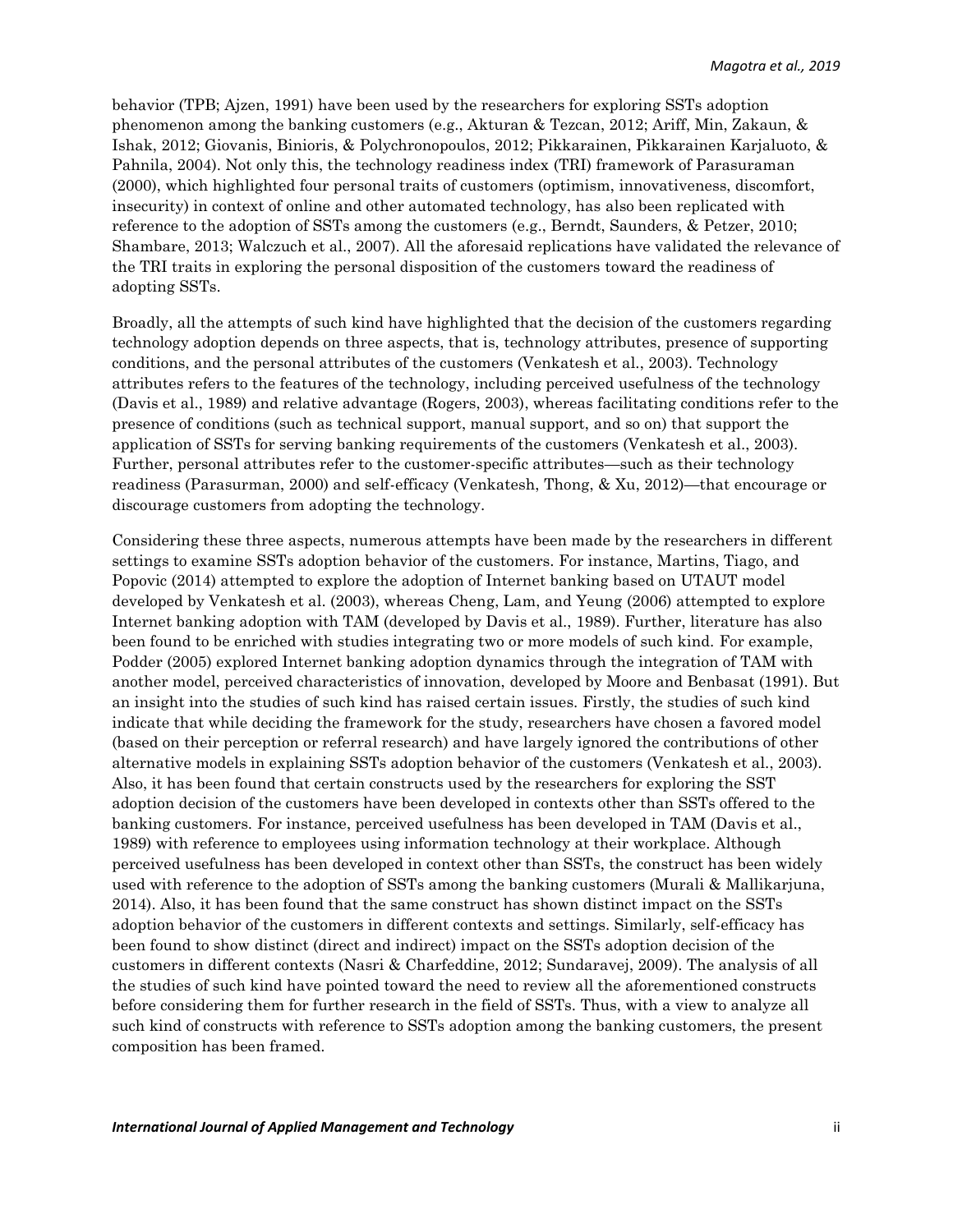## **Framework of the Study**

Customers are the end users of the SSTs owing to which their behavior toward SSTs have been considered as one of the utmost vital aspects. Thus, scope of the present study has been confined only up to the subjective factors affecting the SSTs adoption behavior of the customers as these factors have been found to be influenced by the perception of the customers resulting from their value and belief system (Ratchford & Barnhart, 2011). Accordingly, the present composition has focused only on customer-specific attributes and technology-specific attributes. Facilitating conditions have not been considered under the preview of the present study. Facilitating conditions refer to the objective factors present in the environment within which the SSTs have to be operated and have not been found to be affected by the perceptual differences of the customers (Venkatesh et al., 2003). Also, other factors including macroenvironment factors (e.g., legal factors, government policies) have not been reviewed in the present article to keep the focus on the subjective factors only as these factors are also the objective factors not prominently affected by the perception of the customers (Venkatesh et al., 2003). Besides, a decision to consider all the SSTs comprehensively (e.g., ATM, Internet banking) has been made instead of considering any particular SSTs with the assumption that the adoption of all these SSTs will be affected by the identical factors as all the SSTs facilitate direct customers-technology interaction (Meuter, Ostrom, Roundtree, & Bitner, 2000).

Further, to examine the empirical as well as theoretical evidences from the literature with reference to technology adoption behavior of customers, the published research work available from research literature sources including JSTOR, Emerald, ScienceDirect and Springer have been assessed. Keeping the objective of the study in consideration, keywords such as *SSTs*, *banks*, *technology adoption*, *TRI*, *TAM*, *UTAUT*, *IDT*, *TRA*, *TPB*, *ATM*, *Internet banking*, and *mobile banking* were included to explore research work in this area since 1989 from the aforementioned sources of literature. Accordingly, 458 research articles have been retrieved and reviewed for accomplishing the objectives of the present study.

## **Customer-Specific Antecedents of SSTs Adoption in Banks**

Basically, customer-specific attributes include two categories—personal traits of the customers (Parasuraman, 2000) and their socioeconomic characteristics (Venkatesh et al., 2003). Accordingly, various antecedents in both these categories have been examined in the present composition.

#### **Personal Traits of Customers**

Parasuraman (2000) has stated that the readiness of the customers toward technology adoption depends on their personal disposition toward technology adoption, which is one of the constituents of their personal traits. Accordingly, Parasuraman developed the TRI and highlighted four personal traits—optimism, innovativeness, discomfort, and insecurity. Optimism and innovativeness of the customers have been highlighted as technology enablers, whereas insecurity and discomfort have been identified as technology inhibitors. Developed in context of automated and other online technologies, a critical review of the four constructs has raised certain concerns. First, all the measures developed for assessing all the four personal traits have been found to be technology specific or user specific. For instance, the measure "You like the idea of doing business via computers because you are not limited to regular business hours" assessing optimism (Parasuraman, 2000, p. 312) will be applicable only in the contexts where the technology into consideration is computer or any other technology identical to information technology. Also, the measure "It is embarrassing when you have trouble with a high-tech gadget while people are watching" (p. 312) assessing discomfort will be applicable where use of the technology will be seen by others and not in contexts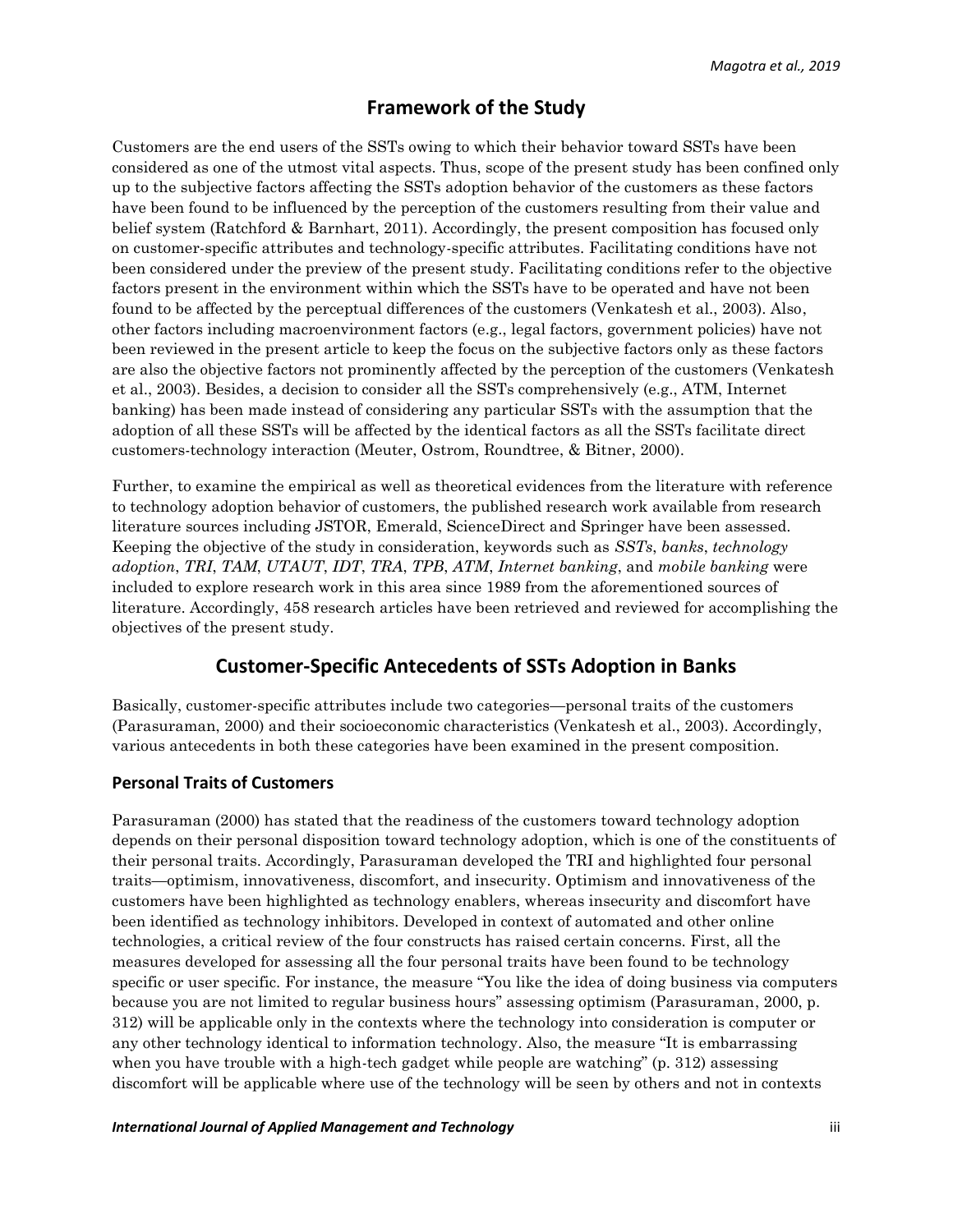like mobile banking, wherein technology usage may or may not be seen by others. Likewise, the measure "Technology makes you more efficient in your occupation" (p. 312) assessing optimism was found to be applicable in context to the working individuals, thereby making this measure inappropriate in case of customers which belong to unemployed population. Because these measures are either technology specific or focused on an employed section of individuals, they need modifications to enhance their applicability with reference to SSTs implemented by the banks.

Despite this, a review of the literature has revealed that these four personal traits have been robustly used by the researchers for analyzing the technology adoption behavior of the users with reference to different technologies including SSTs offered by the banks either by dropping the statements from the original construct as developed by Parasuraman (2000) or by modifying the words used in the original measures (e.g., A. M. Chang & Kannan, 2006; Elliott, Meng, & Hall, 2009). For instance, Rose and Fogarty (2010) have considered few selected measures of all the four TRI constructs in their attempts to explore the technology readiness of the customers toward SSTs in Australia (like optimism has been assessed through three measures instead of 10 developed by Parasuraman, 2000). Likewise, Berndt et al. (2010) have considered the item "You like the idea of doing business via computers because you are not limited to regular business hours" (Parasuraman, 2000; p. 312). They have used the constructs by replacing "You" with "I" while exploring the adoption of banking technologies in developing nations like Africa despite the fact that TRI constructs were developed in context of information technology and the study by Berndt et al. (2010) was focused on banking technologies such as ATMs.

Also, the other two TRI constructs, discomfort and insecurity (Parasuraman, 2000), have been found to include some concerns other than those discussed earlier (e.g., technology specificity). For instance, insecurity has been defined as the distrust and skepticism of the banking customers in the performance of the SSTs for meeting their banking requirements and discomfort as the apprehension of loss of control over technology in TRI. Although discomfort and insecurity have been distinctly conceptualized in TRI, the items framed by Parasuraman (2000) for measuring these two constructs have been found to share some common characteristics—for instance, "Many new technologies have health or safety risks that are not discovered until people have used them" (p. 312) measuring discomfort and "You do not consider it safe to do any kind of financial business online" (p. 312) measuring insecurity. Both these measures include safety concern involved in adopting new technologies. Adding more, the items framed to assess discomfort were found to include environmental factors that are not customer specific like "Technical support lines are not helpful because they do not explain things in terms you understand" (p. 312) and "There is no such thing as manual for a high-tech product or service that's written in plain language" (p. 312). This also indicates the need to analyze these constructs before utilizing them for analyzing technology adoption behavior of the customers.

Further scrutinizing the TRI constructs, Ratchford and Barnhart (2011) developed another index, the technology adoption propensity (TAP) index, highlighting four personal traits: optimism, proficiency, dependability, and vulnerability. Optimism, according to Ratchford and Barnhart, has been specified as an individual characteristic, whereas efficiency as a technology characteristic. Hence, in the TAP index, efficiency has been dropped from the optimism construct, thereby keeping the scope of optimism limited to control and flexibility. These researchers have also stated that the new and improved technologies are more complex to use (Wood & Moreau, 2006) and, as a result, enhance the frustration level of the customers (Strebel, O'Donnell, & Myers, 2004). In such scenario, it is not the innovativeness but proficiency of the customers which stimulates them to adopt the technology (Ratchford & Barnhart, 2011). Hence, proficiency, instead of innovativeness, has been included in the TAP index. In context of TAP index, proficiency has been conceptualized as "One's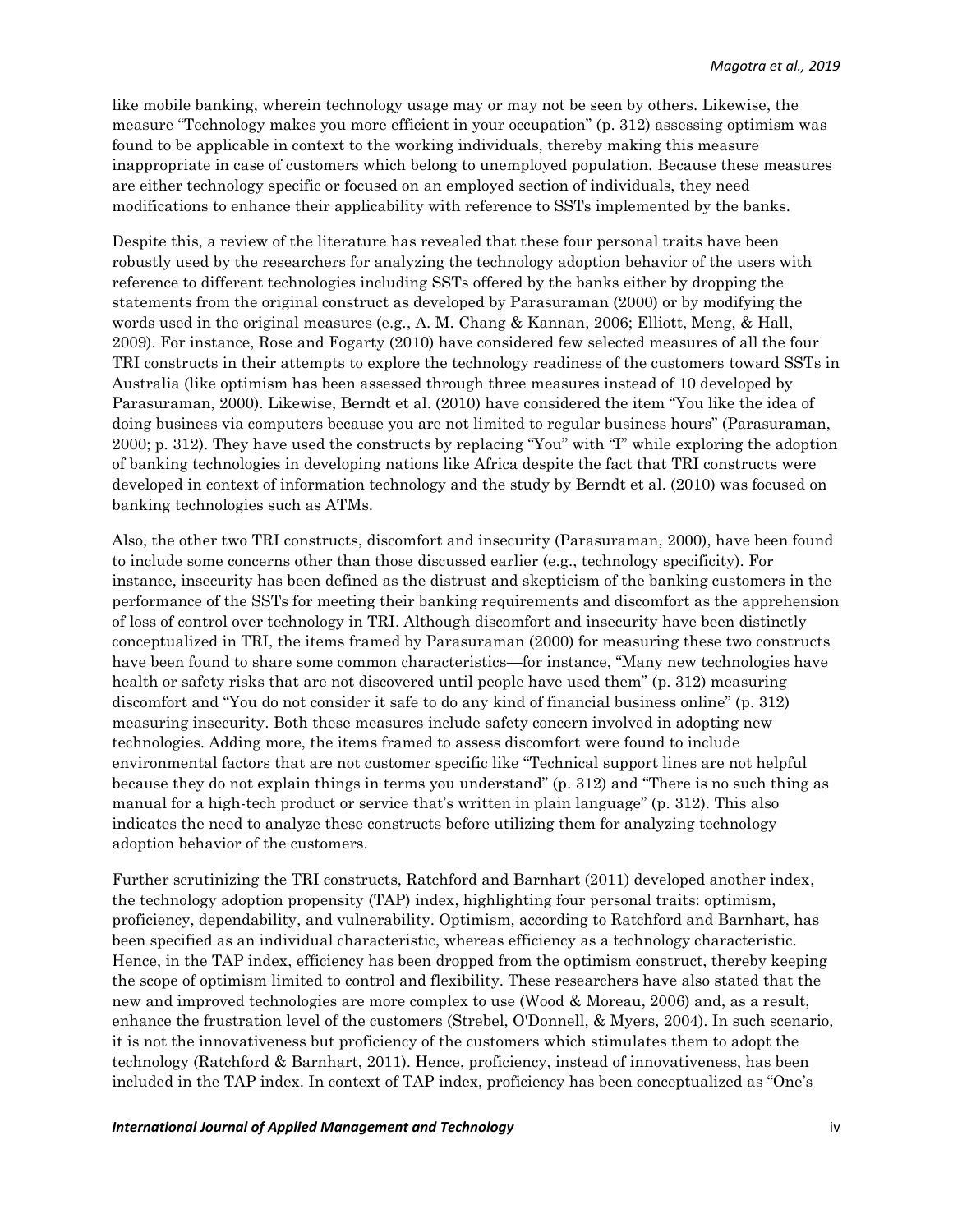ability to quickly and easily learn to use new technologies as well as sense of being technologically competent" (p. 4).The meaning of proficiency has been found to include ability of the customers to operate technology on their own. But the development of measures assessing proficiency in case of TAP has been found to reflect innovativeness as defined by Parasuraman (2000). For instance, the measure "Other people come to me for advice on new technologies" (Ratchford & Barnhart, 2011, p. 4) depicting proficiency represents a mirror image of the item "Other people come to you for advice on new technologies" (Parasuraman, 2000; p. 312) describing innovativeness. Although the TAP index has claimed to overcome shortcomings of TRI, the extensive review of literature has explored that the TAP index has not been widely validated specifically with reference to banking technologies.

Another stream of research has highlighted perceived risk as noteworthy forerunner of technology adoption decision of the customers. Perceived risk has been defined as the perception of the customers regarding the degree of uncertainty and unfavorable consequences attached with the performance of the technology (Bauer, 1960). Being a vital catalyst in online transactions (Ndubisi & Sinti, 2006), perceived risk has also been found to exhibit significant impact on the decision of the customers to adopt SSTs (Kesharwani & Bisht, 2012; Rotchanakitumnuai & Speece, 2003). Further, the existing research work on technology adoption has also unveiled trust and privacy as significant predictors of the technology adoption decision of the customers in banks (Koo, Wati, & Chung, 2013). Although different researchers have considered insecurity, discomfort, perceived risk, trust, vulnerability and privacy as significant predictors of adoption of banking technology for different categories of banking customers (e.g., Akturan & Tezcan, 2012; Gupta & Xu, 2010; Laukkanen, Sinkkonen, & Laukkanen, 2008; Sentosa, Ming, Soebyakto, & Mat, 2012; Yousafzai, Foxall, & Pallister, 2010), yet all these have been identified to measure same characteristic of customers, that is, their perception regarding risk involved in using SSTs (Natarajan, Balasubramanian, & Manickavasagam, 2010).

Besides risk, customers have also been found to choose SSTs if they have belief in their ability to operate SSTs on their own. Such competence, conceptualized as self-efficacy, has been found to cause significant impact on the formation of intentions of the individuals toward the usage of SSTs (Lichtenstein & Williamson, 2006). Basically, the concept of self-efficacy has been taken from social cognitive theory, which has been defined as the belief of the individuals in their capabilities to handle a particular situation. With similar notion, self-efficacy has also shown significant impact on the technology adoption behavior of the customers (Bandura, 1986). Although explained through social cognitive theory, self-efficacy has been found to exhibit significant role in the technology adoption decision of the customers in different contexts and settings, such as computer use (Compeau & Higgins, 1995), web-based educational software (Sundaravej, 2009), Facebook (Nasri & Charfeddine, 2012), and so forth. The underlying rationale for the relationship between self-efficacy and technology adoption decision of the customers is that if the customers believe that they are competent enough to use technology on their own, they are more likely to use the technology. With the same rationale, self-efficacy has also been explored as significant determinant of the SSTs adoption decision of the customers (Johnson & Marakas, 2000; Murphy et al., 1989).

It has been found that the customers with high self-efficacy are usually hard workers because they tend to learn and try new and improved technologies on their own (Ariff et al., 2012). Conversely, studies such as Venkatesh and Davis (2000); Puschel, Mazzon, and Hernandez (2010); and Brown, Zaheeda, Douglas, and Stroebel (2003) have highlighted that self-efficacy does not exhibit significant direct impact on the technology adoption decision of the customers. Instead, such studies have explored significant indirect impact of self-efficacy on technology adoption decision of the customers (Venkatesh et al., 2012) with the underlying reason that the confidence of the customers in their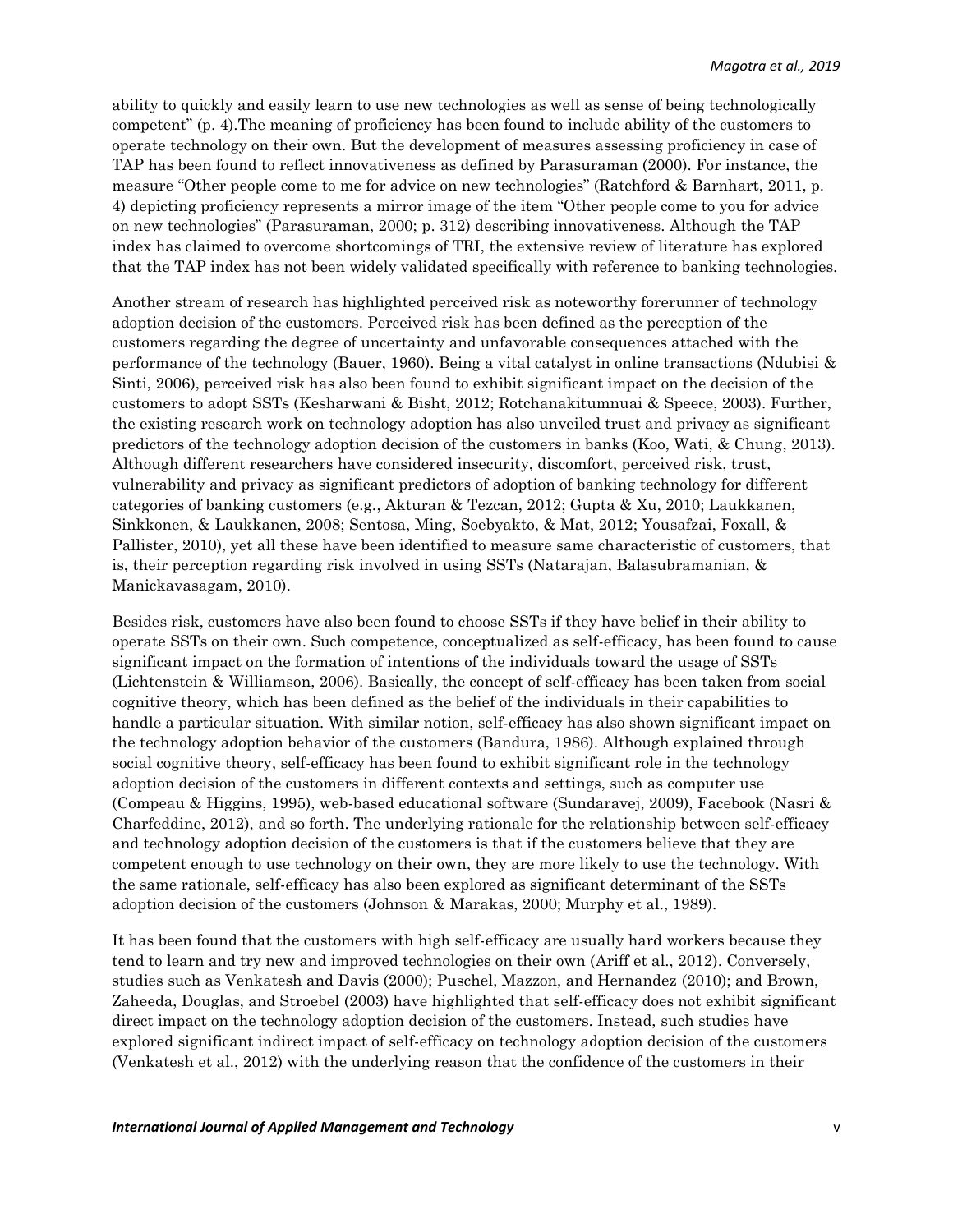ability to operate the technology (i.e., their self-efficacy) make the use of technology easier for such customers due to which they tend to adopt the technology.

Further, the literature has also recognized the role of the social circle of customers in their decision of adopting the technology. Conceptualized as social influence, it has been defined as the degree to which customers are influenced by the opinion of individuals in their social circle regarding technology adoption (Venkatesh et al., 2003). In this regard, the scope of social influence includes family, friends, and colleagues of the customers. It also includes the group to which they belong and the group which they want to join (Ajzen, 1991; Davis et al., 1989, Taylor & Todd, 1995). Although originally explained through the UTAUT model (Venkatesh et al., 2003), social influence has also been found to exhibit significant impact on the SSTs adoption decision of the customers (Baraghani, 2008), with the explanation that customers, who are highly influenced by their social circle, tend to adopt SSTs if the persons in their social circle are either using SSTs or recommend them to use the SSTs offered by the banks. Further, other streams of research—that is, TRA (developed by Fishbein & Ajzen, 1975) and TPB (developed by Ajzen, 1991)—have also highlighted subjective norms as important predictor of the technology adoption decision of the banking customers (Ajzen, 1991; Davis et al., 1989, Taylor & Todd, 1995). It has also been found to exhibit significant impact on the SSTs adoption decision of the customers (Al-Majali, 2011). However, social influence and subjective norms have been found to share some common features, that is, the perception of people important to customers. In fact, social influence has wider scope than subjective norms. Subjective norms have also been found to include acceptance of the technology by the people important to the customers (Ajzen, 1991; Davis et al., 1989), whereas social influence has been found to encompass the acceptance of the technology by the reference group to which the customers want to associate (Thompson, Higgins, & Howell, 1991). Further, social influence has also been found to include impact of technology adoption on the social status of the customers (Moore & Benbasat, 1991).

Besides, studies such as Lu, Yu, andLiu (2009); Yu (2012), and Venkatesh and Davis (2000) have stated that the social factors (social influence or subjective norms) do not directly impact the decision of the customers instead these factors will induce the customers to perceive technology usefulness in serving their needs owing to which they may adopt such technologies. However, the study by Al-Qeisi (2009) found that the social factors do not play significant role in the technology adoption decision of the customers.

Further, the literature has also highlighted significant impact of various other factors, such as habit and perceived behavioral control, developed in different technology adoption models, such as UTAUT and UTAUT2 on the technology adoption decision of the customers either directly or indirectly. Among such, the factors like perceived behavioral control has been criticized based on its conceptual framework and modification has been recommended and considered (Venkatesh et al., 2003). Perceived behavioral control has been referred as the perceived ease or difficulty involved in performing behavior (Ajzen, 1991) and it has been found to be inclusive of two factors—self-efficacy and facilitating conditions. As discussed earlier also, self-efficacy is a customer-specific attribute, whereas, facilitating conditions are the factors prevailing in environment (e.g., technical support, manual support) that ease the operation of the technology. On account of this, researchers, like Venkatesh et al. (2003) have discarded the use of perceived behavioral control instead they have considered facilitating conditions separately in the UTAUT model and explored significant impact of it on the technology adoption decision of the customers.

Similarly, habit has also been identified as one of the significant predictors of technology adoption decision of customers in the UTAUT2 model (Murray & Haubl, 2007; Venkatesh et al., 2012). It has been defined as the tendency to use technology out of learning (Limayem, Hirt, & Chin, 2001). Habit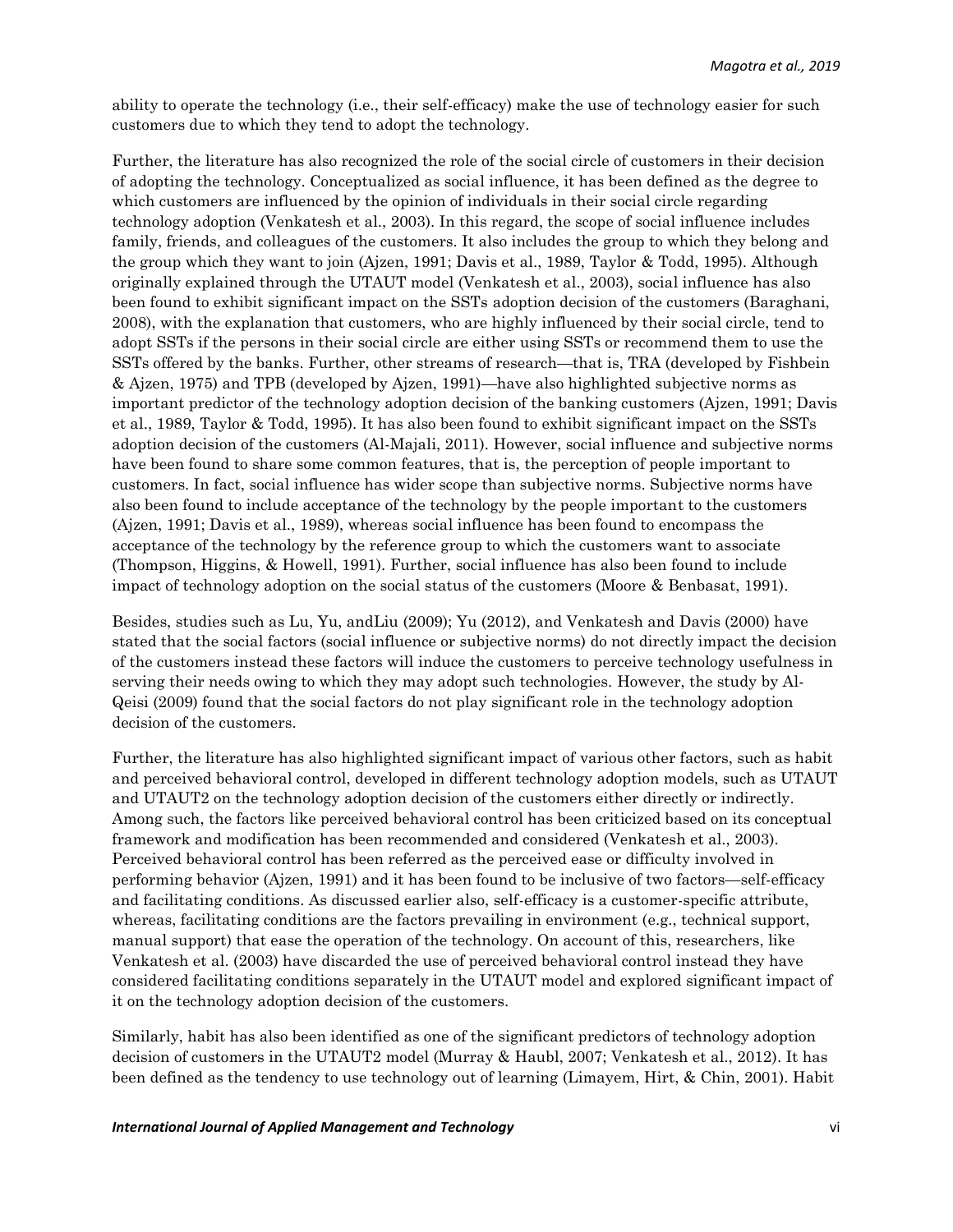makes the use of technology obvious to the customers, and as a result, such customers tend to use new and improved technologies (Beregeron et al, 1995; Thompson et al., 1991). Being a vital catalyst in case of technologies like mobile Internet technology (Venkatesh et al., 2012) and online shopping (Chiu, Hsu, Lai, & Chang, 2012), habit may unveil significant impact in case of SSTs also but not considerable studies have been made in the past depicting role of habit in the adoption of SSTs. Like habit, another significant predictor of technology adoption that has not been explored extensively with respect to banking technologies is psychological resilience. Psychological resilience has been conceptualized as the tendency of the customers to bounce back from any kind of rejection or failure. Such tendency found to have significant impact on the decision of the customers to adopt technology (Bakker, Gieveld, & Van, 2006). Psychologically resilient people tend to try new and improved technologies owing to their strong belief system and achievement orientation even if they have faced earlier any kind of technology failure (Luthans & Youssef, 2007; Verhoef et al., 2009). Carrying the same notion to SSTs offered by banks, it can be inferred that psychological resilience may play significant role in the decision of the banking customers with respect to the adoption of SSTs that requires empirical validation.

#### **Socioeconomic Indicators of SSTs Adoption**

The studies in the field of technology adoption of banking customers have also highlighted significant impact of socioeconomic characteristics of customers on their technology adoption decision. Socioeconomic indicators have been examined as both direct as well as indirect antecedents of technology adoption (J. Chang & Samuel, 2004; Elliott et al., 2009; Lee, Cho, Xu, & Fairhurst, 2010; Nilsson, 2007), and the results have been found to vary across different contexts and studies. For instance, Nilsson (2007) identified that male customers who are young, well-educated, and in a high income group are more likely to adopt banking technologies in Estonia, whereas in Sweden, no significant difference on the technology adoption decision of the customers has been explored on the basis of their age, gender, and income level. Further, Laforet and Li (2005) identified a significant impact of gender on technology adoption decision of the banking customers in China, whereas age and education have been found to cause insignificant impact on the technology adoption decision of the customers.

Besides, the research has also highlighted significant indirect impact of socioeconomic characteristics on the technology adoption decision of the customers through technology attributes, that is, perceived usefulness and perceived ease of use (e.g., AbuSanab & Pearson, 2007; Vatnani & Verma, 2014) and through personal characteristics of customers, such as optimism and innovativeness (e.g., Kim, Malhotra, & Narasimhan, 2005; Lee et al., 2010; Mansor & Chemat, 2009). Furthermore, Yousafzai and Yani-de-Soriano (2012) stated that socioeconomic characteristics influence behavioral intentions of the customers toward SSTs adoption, and such intentions cause significant direct impact on the decision of the customers to adopt SSTs.

## **Technology-Specific Antecedents of SSTs Adoption in Banks**

Not only customer-specific but technology-specific attributes may also effect the decision of the customers to adopt technology. With this view, different streams of studies have focused particularly on technology-specific attributes. In this regard, Davis et al. (1989) developed the TAM, wherein two technology-specific attributes—perceived usefulness and perceived ease of use—have been explored as the significant determinants of the technology adoption decision of the customers with reference to information technology. Considering TAM, various researchers have attempted to explore impact of perceived usefulness on the technology adoption decision of the customers with reference to different technologies including SSTs offered by the banks (Abdel-Wahab, 2008; Akturan & Tezcan,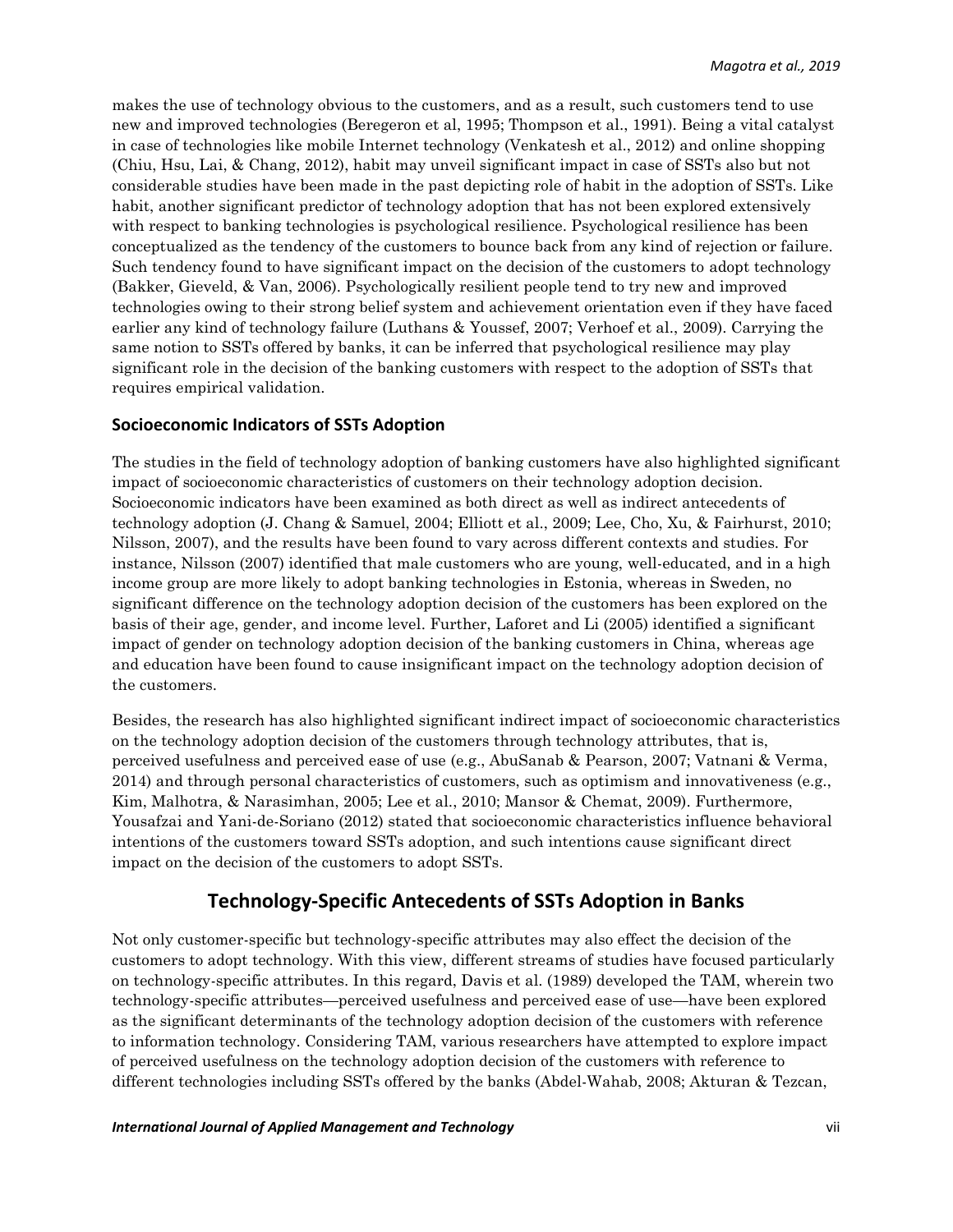2012; Ariff et al., 2012; Cheng et al., 2006). Perceived usefulness has been denoted as the degree to which customers believe that using the technology would enhance their performance (Davis, 1993). With reference to SSTs offered by banks, the scope of perceived usefulness include wide assortment of activities performed by SSTs, for instance, money transfers, draft requests, bill payments, TDS, and so on (Kesharwani & Bisht, 2012). The more activities can be performed by using SSTs, the more likely the customers are to adopt such technologies (Pikkarainen et al., 2004).

Another stream of research, that is, the IDT developed by Rogers (2003), has highlighted relative advantage as significant predictor of the SSTs adoption decision of the customers (Al-Jabri & Sohail, 2012; Moore & Benbasat, 1991). Furthermore, Venkatesh et al. (2003), through the development of UTAUT model, unveiled performance expectancy as significant predecessor of technology adoption decision of the customers. Although different streams of research have identified perceived usefulness, relative advantage and performance expectancy as vital antecedents of the SSTs adoption decision of the customers, yet studies have highlighted resemblance of these three aforementioned constructs (e.g., AbuSanab & Pearson, 2007; Martins et al., 2014; Moore & Benbasat, 1991; Venkatesh et al., 2003; Zhou, Lu, & Wang, 2010) and, therefore, recommended use of any of these three constructs. However, an insight into the development and conceptualization of these three constructs have revealed that these three constructs are different from each other both conceptually as well as according to the measures developed for assessing them.

Relative advantage, as originally proposed by Rogers (2003) in the IDT, has been referred as the benefits derived from using the technology and includes enhanced efficiency, economic benefits and enhanced status, whereas Parasuraman (2000) has stated that efficiency is a customer-specific characteristic and is a part of belief of the customers regarding the performance of the technology. Likewise, performance expectancy has also indicated customer-specific characteristic, that is, expectations of the customers regarding the performance of technology believed to be affected by their belief system. Moreover, all the three constructs, namely, perceived usefulness, relative advantage, and performance expectancy, have been developed in mandatory settings, thereby limiting the use of all the measures designed to assess these three aforesaid constructs in context of voluntary settings including SSTs (AbuSanab & Pearson, 2007; Yu, 2012). For instance, measures of perceived usefulness as framed by Davis et al. (1989) stated that using the technology improves the job performance of the employee which cannot be applied in context of SSTs offered by the banks.

Besides, researchers, in past, have also experienced insignificant impact of perceived usefulness and other related technology attributes, namely, relative advantage and performance expectancy on the technology adoption decision of the customers. For instance, Aboelmaged and Gebba (2013) uncovered insignificant impact of perceived usefulness on the technology adoption decision of the customers with the rationale that belief in the effectiveness of the SSTs will only frame positive feeling toward technology and do not develop positive intentions toward the adoption of the technology. Likewise, Yu (2012) also highlighted that performance expectancy exhibit significant indirect impact on the technology adoption decision of the customers with the reason that the customers are well acquaint with the benefits of new and improved technologies owing to which they are not concerned about the performance expectancy of the technology. Besides, these three constructs and more specifically, perceived usefulness has been found to be more robustly used in context of SSTs offered by banks in different countries and cultures (e.g., Dasgupta, Paul, & Fuloria, 2011; Luarn & Lin 2005; Sripalawat, Thongmak, & Ngramyarn, 2011).

Like perceived usefulness, perceived ease of use has also been found to have significant impact on the technology adoption decision of the customers with reference to different technologies including SSTs (e.g., Aboelmaged & Gebba, 2013; Cheng et al., 2006). It has been conceptualized as the extent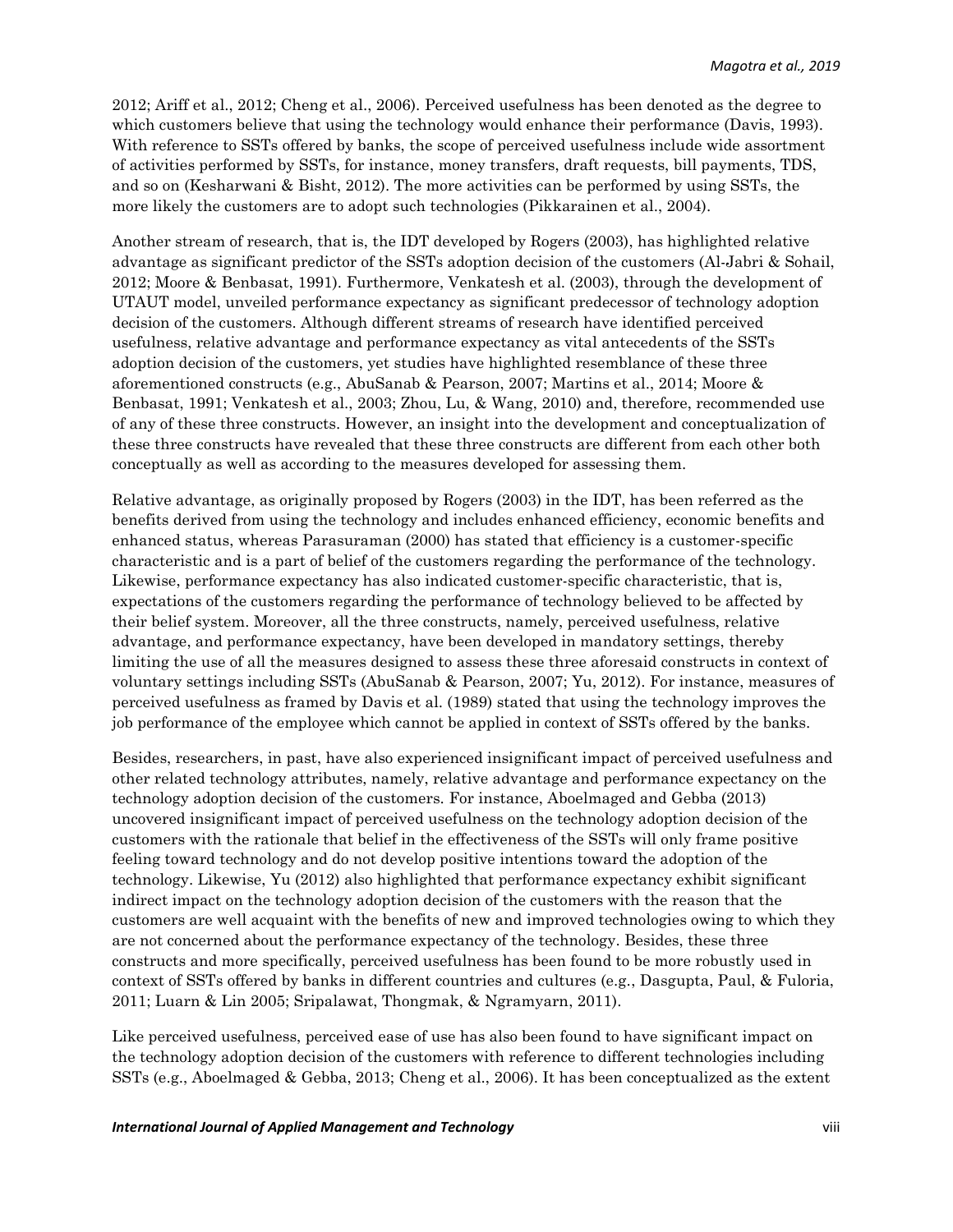to which the use of the system would enhance the job performance of the employees at their workplace (Davis et al., 1989). Although perceived ease of use has been developed in mandatory settings in TAM along with perceived usefulness (Davis et al., 1989), yet it has also been validated in voluntary setting context including SSTs (Al-Jabri & Sohail, 2012; Wang, Wang, Lin, & Tang, 2003; Yu, 2012). But, the relationship between perceived ease of use and the decision to adopt technology have publicized different results in different research settings. Some studies have identified significant direct impact of perceived ease of use on the intentions to use SSTs (Safeena, Hundewale, & Kamani, 2011). Conversely, wide array of studies have shown significant indirect impact of perceived ease of use on the adoption of SSTs through perceived usefulness in different contexts and settings (e.g., Kesharwani & Bisht, 2012; Maditinos, Chatzoudes, & Sarigiannidis, 2013), with the underlying reason being that the ease with which technologies can be operated make the technology more effective, which will further induce customers to adopt the technology. Moreover, the research reservoir has also included complexity (developed in IDT by Rogers, 2003) and effort expectancy (developed in UTAUT by Venkatesh et al., 2003) as significant determinants of the decision to adopt technology. But these constructs have been viewed as mirror image of perceived ease of use both conceptually as well as according to the measures developed for assessing these three constructs in the respective models (Venkatesh et al., 2003).

On similar lines, the extensions of the models, such as, TAM2 (Venkatesh & Davis, 2000) and UTAUT2 (Venkatesh et al., 2012) have also uncovered various direct as well as indirect antecedents of technology adoption decision of the customers including image, output quality, and so on, but the literature has been found to be fallen short in exploring such factors with reference to SSTs offered by the banks for which the recent entry of these models in the technology adoption literature can be one of the plausible reasons. Adding more, various factors in different models, like job relevance developed in TAM2 have been found to be of less relevance in context to the SSTs offered by the banks. Job relevance has been defined as the degree to which the use of the system is applicable to the job of employee(s), which cannot be applied in case of voluntary settings like the case of SSTs adoption among the customers. Thus, there is a need to critically analyze such factors before selecting them as probable antecedents to assess SSTs adoption behavior of the banking customers.

### **Roadmap Ahead for Research**

The review of the literature pertaining to the subjective antecedents of SSTs adoption has unveiled array of factors (in both the categories, i.e., customer-specific and technology-specific antecedents) that may affect the decision of the customers toward the adoption of SSTs offered by the banks. But, an analytical insight into different studies has raised certain issues, thereby laying the foundation to carry more research in the future. Primarily, it has been found that different streams of research have unveiled a significant impact of various personal traits of the customers on their technology readiness with reference to SSTs offered by the banks. However, the existing literature has fallen short in providing studies focusing on a comprehensive array of personal traits while exploring technology readiness of the customers. Optimism, self-efficacy, habit, and so forth have not been explored comprehensively in a single study. For instance, the TRI developed by Parasuraman (2000) focused only on four personal traits, namely, optimism, innovativeness, discomfort, and insecurity and exclude other personal traits, such as self-efficacy and habit. Likewise, Compeau and Higgins (1995) focused only on some of the customer-specific attributes, like self-efficacy. Further, models including TRA (Ajzen, 1991; Fishbein & Ajzen, 1975) focused on only subjective norm and perceived behavioral control, respectively, while exploring technology adoption behavior of customers. Thus, an attempt of such kind should be made in future to analyze cumulative impact of such traits on the technology adoption level of the customers with reference to SSTs offered by the banks. While piercing the existing literature, it has also been found that maximum of the research with reference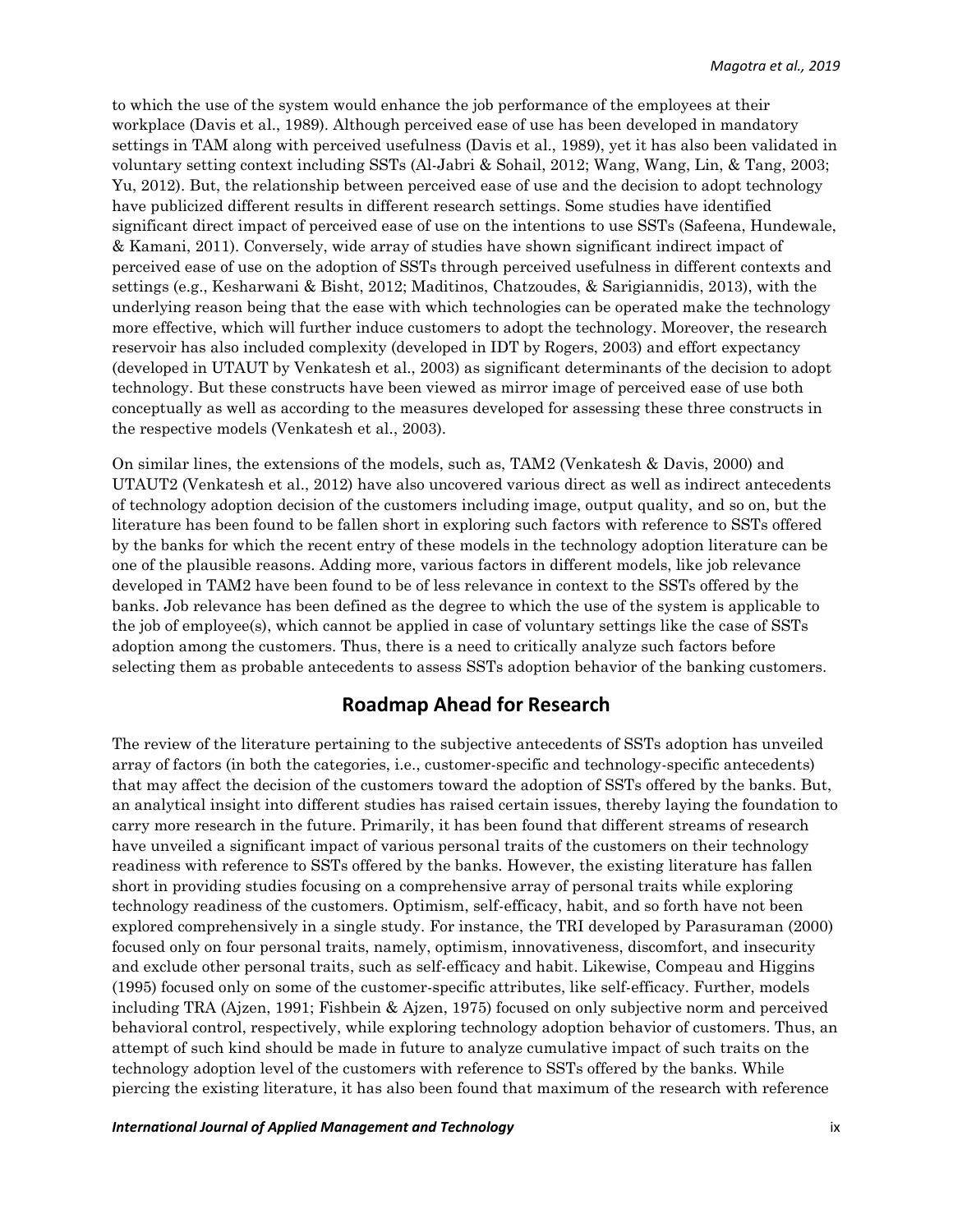to SSTs adoption behavior of the customers is either focused on technology-specific attributes or customer-specific attributes. For instance, TRI focused on personal traits only while TAM developed by Davis et al. (1989) focused on technology-specific attributes only. Further, the UTAUT model developed by Venkatesh et al. (2003) considered technology specific attributes along with socioeconomic characteristics of the customers while exploring technology adoption behavior of the customers and failed to consider other customer-specific attributes. No substantial research efforts have been made to explore relationship between both customer-specific and technology-specific attributes even though both these categories of attributes have been found to be associated with each other (Brown et al., 2003; Walczuch et al., 2007). Thus, extensive attempts may be made in this regard so as to analyze whether there exist significant association between these two categories of attributes with reference to SSTs offered by the banks in different settings. Considering these aspects into contemplation, the present composition has proposed a theoretical model (as represented Figure 1) to study considering both customer-specific and technology-specific attributes together in a single study with the main aim of analyzing technology adoption behavior of the customers more comprehensively and in entirety.



**Figure1.** *Conceptual Model of Self-Service Technology (SST) Adoption Behavior of Banking Customers*

The development of the conceptual model of SST adoption behavior of banking customers is based on the extensive review of literature in this context, as summarized in Table 1.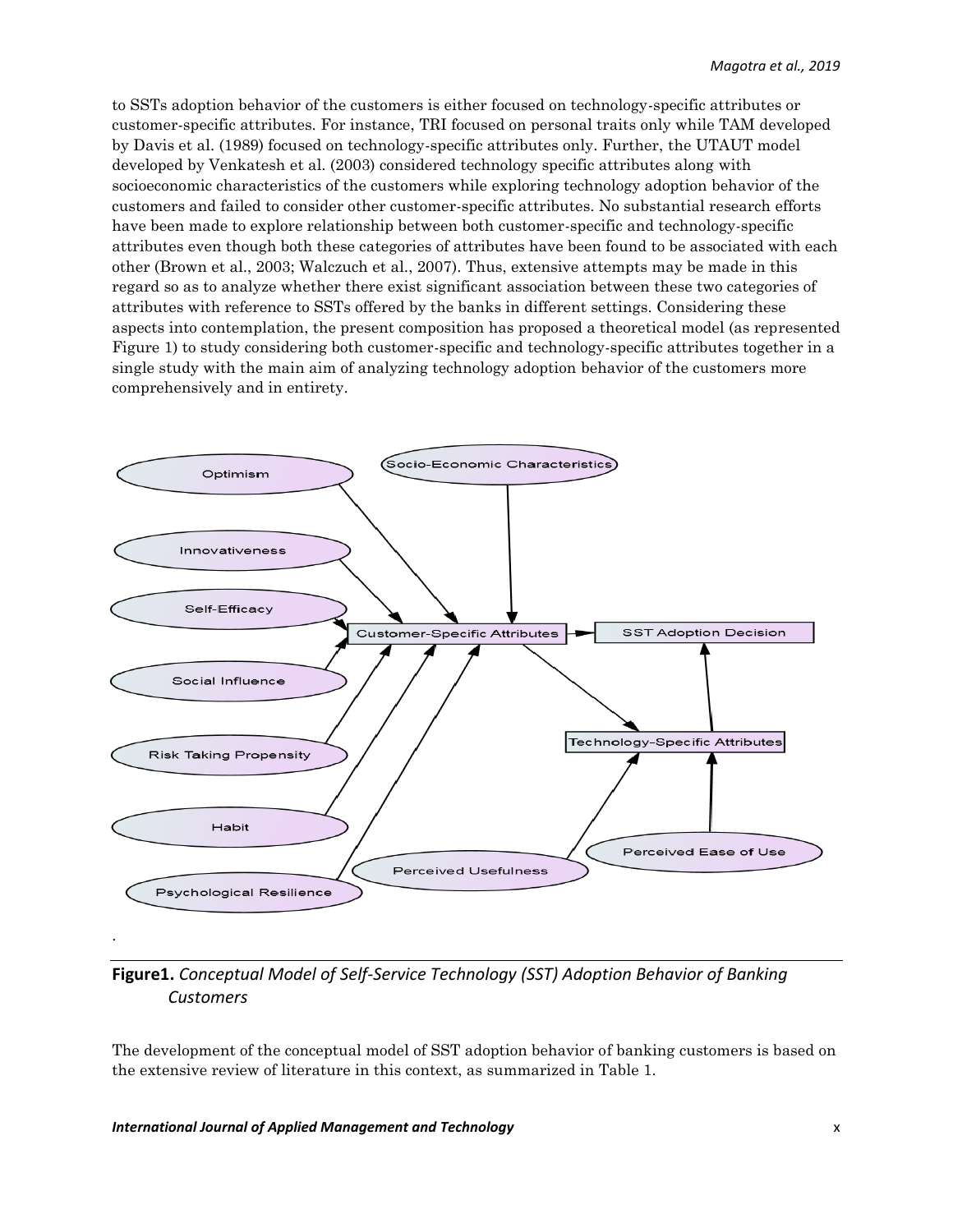| Constructs                  | <b>Relevant Studies</b>                                                                                                                                                                                                                                                  | <b>Major Findings</b>                                                                                                                                                                          |
|-----------------------------|--------------------------------------------------------------------------------------------------------------------------------------------------------------------------------------------------------------------------------------------------------------------------|------------------------------------------------------------------------------------------------------------------------------------------------------------------------------------------------|
| Personal traits             |                                                                                                                                                                                                                                                                          |                                                                                                                                                                                                |
| Optimism<br>Innovativeness  | Parasuraman (2000); Ratchford and Barnhart<br>$(2011)$ ; Elliott et al. $(2009)$ ; A. M. Chang and<br>Kannan (2006); Rose and Fogarty (2010); Wood<br>and Moreau (2006)                                                                                                  | Optimism and innovativeness constitute personal<br>disposition toward technology adoption and both<br>act as technology enablers, thereby insisting the<br>users to adopt the technology       |
| Self-efficacy               | Compeau and Higgins (1995); Lichtenstein and<br>Williamson (2006); Sundaravej (2009); Nasri and<br>Charfeddine (2012); Johnson and Marakas<br>(2000); Murphy et al. (1989); Ariff et al. (2012);<br>Venkatesh and Davis (2000); Venkatesh et al.<br>(2012)               | The belief of the customers in their ability to operate<br>the technology on their own has a positive impact<br>on their technology adoption decision                                          |
| Social influence            | Venkatesh et al. (2003); Ajzen (1991); Davis et al.<br>(1989); Taylor and Todd (1995); Baraghani<br>(2008); Fishbein and Ajzen (1975); Al-Majali<br>$(2011)$ ; Thompson et al. $(1991)$ ; Moore and<br>Benbasat (1991); Lu et al. (2009); Yu (2012); Al-<br>Qeisi (2009) | The customers, who are highly influenced by their<br>social circle, tend to adopt the technology when<br>the persons in their social circle are either using<br>the technology or recommend it |
| Risk-taking<br>propensity   | Bauer (1960); Ndubisi and Sinti (2006); Kesharwani<br>and Bisht (2012); Rotchanakitumnuai and<br>Speece (2003); Natarajan et al. (2010); Gupta<br>and Xu (2010); Akturan and Tezca (2012);<br>Yousafzai et al. (2010); Laukkanen et al. (2008);<br>Laforet and Li (2005) | The extent of uncertainty, discomfort, etc., involved<br>in operating the technology will adversely affect<br>the decision of the customers toward technology<br>adoption                      |
| Habit                       | Venkatesh et al. (2012); Murray and Haubl (2007);<br>Thompson et al. (1991); Beregeron et al. (1995);<br>Chiu et al. (2012); Bakker et al. (2006); Verhoef<br>et al. $(2009)$ ; Luthans and Youssef $(2007)$                                                             | Habit makes the use of technology obvious to<br>customers; as a result, they tend to use new and<br>improved technologies                                                                      |
| Psychological<br>resilience | Bakker et al. (2006); Verhoef et al. (2009); Luthans<br>and Youssef (2007)                                                                                                                                                                                               | Customers, who do not carry the burden of past<br>technology performance into consideration, are<br>more likely to adopt new and improved<br>technologies                                      |

**Table 1.** *Literature Support for Constructs used in the Development of Conceptual Model Constructs*

*Tables continues*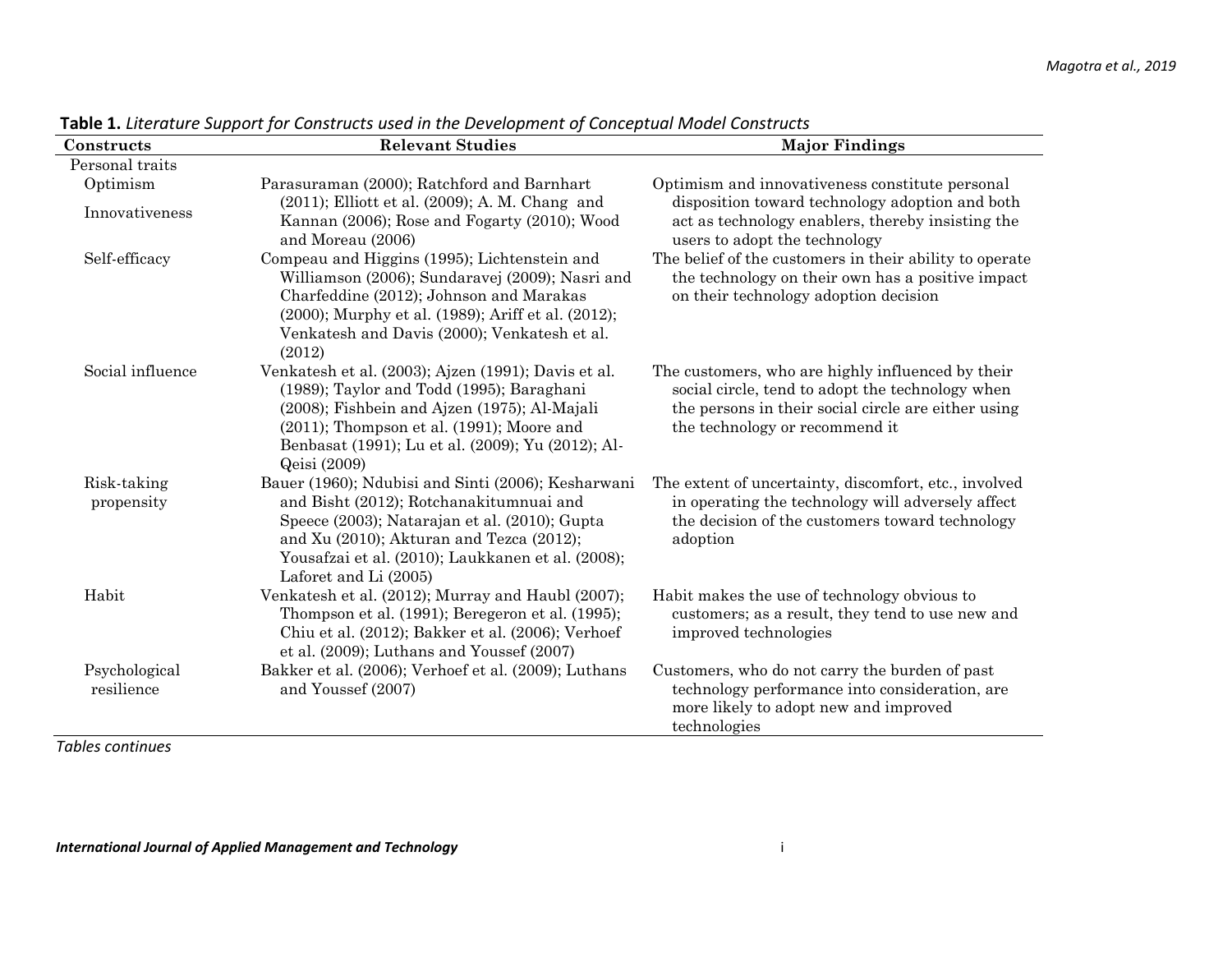| Constructs                       | <b>Studies Referred</b>                                                                                                                                                                                                                                                                               | <b>Major Findings</b>                                                                                                                                                                                                   |
|----------------------------------|-------------------------------------------------------------------------------------------------------------------------------------------------------------------------------------------------------------------------------------------------------------------------------------------------------|-------------------------------------------------------------------------------------------------------------------------------------------------------------------------------------------------------------------------|
| Socioeconomic<br>characteristics | Nilsson (2007); J. Chang and Samuel (2004); Elliott<br>et al. $(2009)$ ; Lee et al. $(2010)$ ; Laforet and Li<br>(2005); AbuSanab and Pearson (2007); Vatnani<br>and Verma (2014); Kim et al. (2005); Mansor and<br>Chemat (2009); Yousafzai and Yani-de-Soriano<br>(2012)                            | Characteristics such as age, income, and<br>qualifications also affect the technology adoption<br>decision of the customers                                                                                             |
| Technology attributes            |                                                                                                                                                                                                                                                                                                       |                                                                                                                                                                                                                         |
| Perceived usefulness             | Ariff et al. (2012); Akturan and Tezcan (2012);<br>Abdel-Wahab (2008); Cheng et al. (2006);<br>Kesharwani and Bisht (2012); Pikkarainen et al.<br>$(2004)$ ; Venkatesh et al. $(2003)$ ; Martins et al.<br>(2014); AbuSanab and Pearson (2007); Moore<br>and Benbasat $(1991)$ ; Zhou et al. $(2010)$ | Customers who believe that the new and improved<br>technology is more effective than the traditional<br>technology in carrying out the activity for which it<br>has been introduced tend to adopt the new<br>technology |
| Perceived ease of use            | Aboelmaged and Gebba (2013); Cheng et al. (2006);<br>Davis et al. (1989); Wang et al. (2003); Yu (2012);<br>Al-Jabri and Sohail (2012); Safeena et al. (2011);<br>Kesharwani and Bisht (2012); Maditinos et al.<br>(2013)                                                                             | Customers with the belief that the new and<br>improved technology is easy to use are more likely<br>to adopt it                                                                                                         |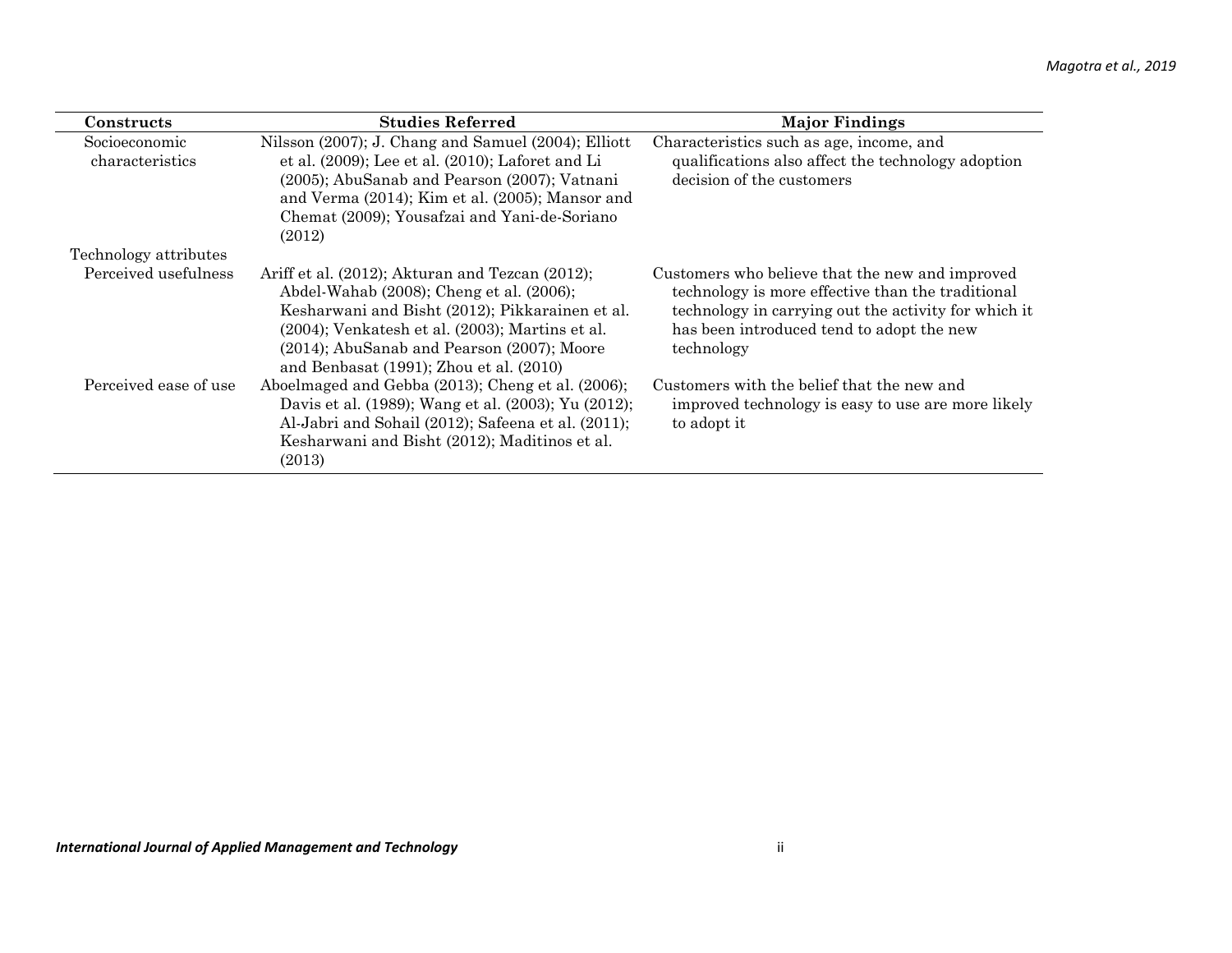The technology adoption phenomenon of the banking customers regarding SSTs has not yet (to the best of our knowledge) been studied comprehensively and entirely from different perspectives, especially in an Indian context. The aim of such attempt is to study technology adoption behavior of the customers from many angles in order to get a holistic review. This integration may be helpful in understanding the technology adoption dynamics of banking customers in a more parsimonious way considering the technology adoption phenomenon from many angles in a single study. Indeed, such analysis will constitute a keystone to continue with the study focusing on technology adoption dynamics from an applied perspective. The empirical validation of the aforesaid theoretical model will enable banks to more comprehensively explore the multidimensional technology adoption phenomenon more comprehensively in an Indian context because the factors mentioned in the present composition are found to have a significant impact on technology adoption decision of the customers in different settings, such as Malaysia, United States, Taiwan, Korea, United Arab Emirates, Tehran, Finland, and Iran.

Further, the testing of the aforementioned model should be done considering certain limitations of the model. First, the proposed model has focused only on the subjective factors of customer-specific and technology-specific attributes. The literature has also been found to include certain other factors affecting the technology adoption decision of the customers, such as facilitating conditions and macroenvironmental factors (e.g., legal and economic factors). Such factors may exhibit significant contribution in the SSTs adoption behavior of the customers and the same can also be included in the model and tested. Second, the proposed model in the present composition has taken all the SSTs comprehensively considering the fact that all different SSTs introduced by the banks focus on direct interaction between customers and banking services, which may or may not be the case until the same will get support of some empirical evidence.

Apart from it, extensive review of the literature has highlighted issues involved in the development and conceptualization of different measures. Therefore, it is suggested that critical evaluation of the constructs as well as the measures developed for assessing the constructs should be made before using the constructs for analyzing SSTs adoption behavior of the banking customers. Furthermore, some factors like habit and psychological resilience have not been examined exhaustively in context of SSTs. Hence, the impact of such factors combined with other factors (such as optimism and innovativeness) may further deepen the study of adoption of SSTs by the banking customers. All such kind of assessments may provide more decisive as well as comprehensive insight into the SSTs adoption phenomenon of the customers.

## **References**

- Abdel-Wahab, A. G. (2008). Modeling students' intention to adopt E-Learning: A case from Egypt. *The Electronic Journal of Information Systems in Developing Countries, 34*, 1–13.
- Aboelmaged, G., & Gebba, T. R. (2013). Mobile banking adoption: An examination of technology acceptance model and theory of planned behavior. *International Journal of Business Research and Development, 2*, 35–50.
- AbuSanab, E., & Pearson, J. M. (2007). Internet banking in Jordan: The unified theory of acceptance and use of technology (UTAUT) perspective. *Journal of Systems and Information Technology, 9*, 78–107.
- Ajzen, I. (1991). The theory of planned behavior. *Organizational Behavior and Human Decision Processes, 50*, 179–211. doi:10.1016/0749-5978(91)90020-T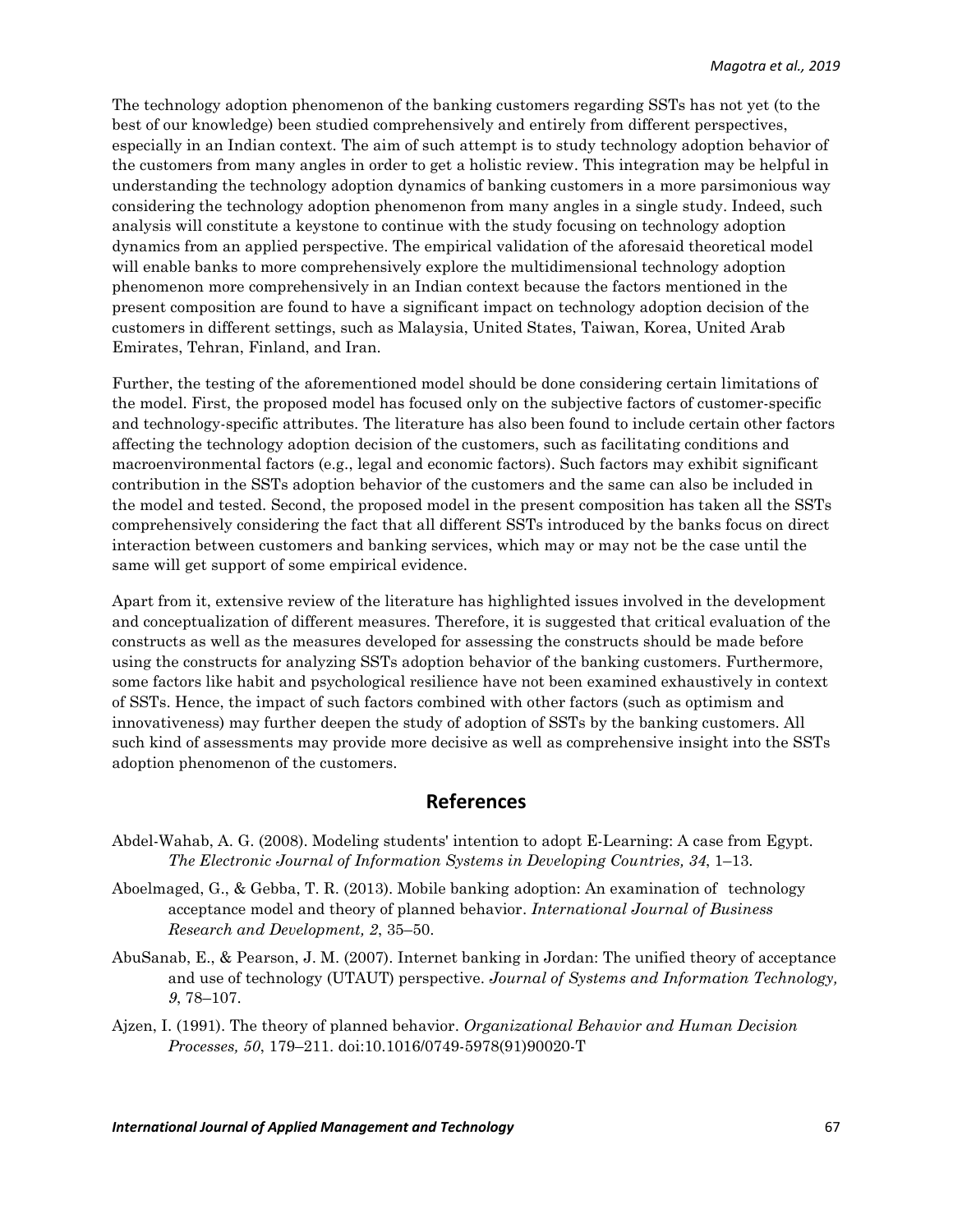- Akinci, S., Aksoy, S., & Atilgan, E. (2004). Adoption of internet banking among sophisticated consumer segments in an advanced developing country. *International Journal of Bank Marketing, 22*, 212–232.
- Akturan, U., & Tezcan, N. (2012). Mobile banking adoption of the youth market: Perceptions and intentions. *Marketing Intelligence & Planning, 30*, 444–459
- Al-Jabri, I. M., & Sohail, M. S. (2012). Mobile banking adoption: Application of diffusion of innovation theory. *Journal of Electronic Commerce Research, 13*, 373–385.
- Al-Majali, M. (2011). The use of theory reasoned of action to study information technology in Jordan. *Journal of Internet Banking and Commerce, 16*, 1–11.
- Al-Qeisi, K. (2009). *Analyzing the use of UTAUT model in explaining an online behavior: Internet banking adoption* (Unpublished doctoral dissertation). Brunel University, London, United Kingdom.
- Ariff, M. S. M., Min, Y. S., Zakaun, N., & Ishak, N. (2012). The impact of computer self-efficacy and technology acceptance model on behavioral intention in internet banking system. *Review of Integrative Business and Economics, 2*, 587–601.
- Bakker, A. B., Gieveld, J. H., & Van R. K. (2006). *A study on burnout, work engagement and performance*. Diemen, The Netherlands: Right Management Consultants.
- Bandura, A. (1986). *Social foundations of thought and action: A social cognitive theory*. Englewood Cliffs, NJ: Prentice Hall.
- Baraghani, S. N. (2008). *Factors influencing the adoption of Internet banking* (Master's thesis). Luleå, Sweden: Luleå University of Technology.
- Bauer, R. A. (1960). Consumer behavior as risk-taking, In R. S. Hancock (Ed.), *Dynamic marketing for a changing world: Proceedings of the 43rd national conference of the American Marketing Association* (pp. 389–398). Osaka, Japan: World Scholar.
- Berndt, A. D., Saunders, S. G., & Petzer, D. J. (2010). Readiness for banking technologies in developing countries. *Southern African Business Review, 14*, 47–76.
- Brown, I., Zaheeda, C., Douglas, D., & Stroebel, S., (2003). Cell phone banking: Predictors of adoption in South Africa: An exploratory study. *International Journal of Information Management, 23*, 381–394.
- Chang, A. M., & Kannan, P. K. (2006). *Employee technology readiness and adoption of wireless technology and services*. Presented at the 39th annual Hawaii International Conference on System Sciences, Kauia, HI.
- Chang, J., & Samuel, N. (2004). Internet shopper demographics and buying behavior in Australia. *The Journal of American Academy of Business September, 5*, 171–176.
- Cheng, T. C. E., Lam, D. Y. C., & Yeung, A. C. L. (2006). Adoption of internet banking: An empirical study in Hong Kong. *Decision Support System, 42*, 1558–1572.
- Chiu, C. M., Hsu, M. H., Lai, H., & Chang, C. M. (2012). Re-examining the influence of trust on online repeat purchase intention: The moderating role of habit and its antecedents. *Decision Support System, 53*, 835–845.
- Compeau, D. R., & Higgins, C. A. (1995). Application of social cognitive theory to training for computer skills. *Information Systems Research*, 6, 118–143.
- Dasgupta, S., Paul, R., & Fuloria, S. (2011). Factors affecting behavioral intentions toward mobile banking usage: Empirical evidence from India. *Romanian Journal of Marketing, 3*, 6–28.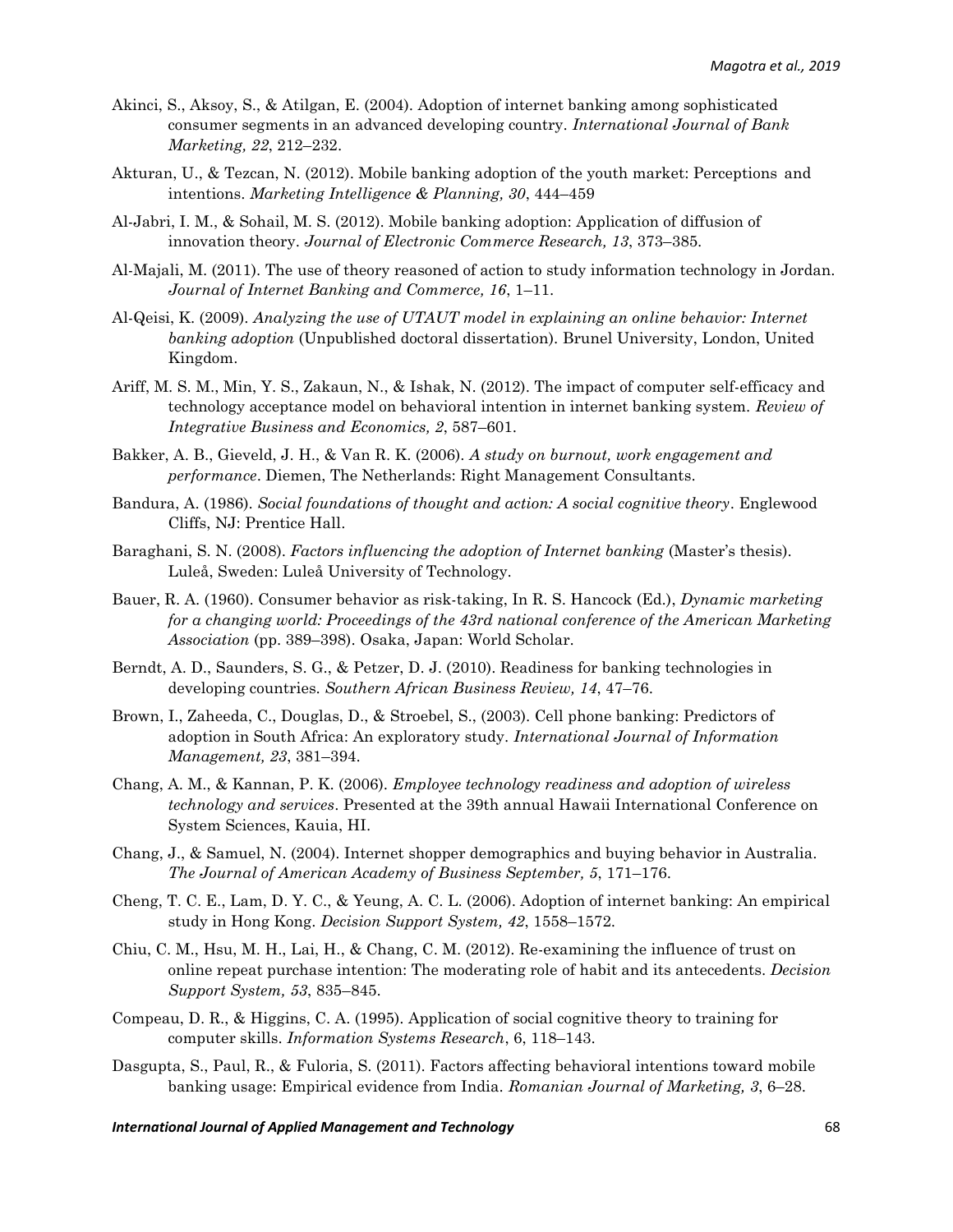- Davis, F. D. (1993). User acceptance of information technology: System characteristics, user perceptions and behavioral impacts. *International Journal of Man–Machine Studies, 38*, 475–487.
- Davis, F. D., Bagozzi, R. P., & Warshaw, P. R. (1989). User acceptance of computer technology: A comparison of two theoretical models. *Management Science, 35*, 982–1002.
- Elliott, K. M., Meng, J., & Hall, M.C. (2009). Technology readiness and the likelihood to use selfservice technology: Chinese vs. American consumers. *Marketing Management Journal, 18*, 20–31.
- Fishbein, M., & Ajzen, I. (1975). Belief, attitude, intention and behavior. Boston, MA: Addison-Wesley.
- Giovanis, A. N., Binioris, S., & Polychronopoulos, G. (2012). An extension of TAM model with IDT and security/privacy risk in the adoption of internet banking services in Greece. *EuroMed Journal of Business, 7*, 24–53.
- Gupta, S., & Xu, H. (2010). Examining the relative influence of risk and control on intention to adopt risky technologies. *Journal of Technology, Management and Information, 5*, 22–37.
- Institute for Development and Research in Banking Technology. (2011). *Technology in banking: Insight and foresight*. Retrieved from [https://www.idrbt.ac.in/assets/publications/BT%20Awards%20Review/Technology%20in%20B](https://www.idrbt.ac.in/assets/publications/BT%20Awards%20Review/Technology%20in%20Banking%20(2011).pdf) [anking%20\(2011\).pdf](https://www.idrbt.ac.in/assets/publications/BT%20Awards%20Review/Technology%20in%20Banking%20(2011).pdf)
- Johnson, R. D., & Marakas, G. M. (2000). The role of behavioral modeling in computer skills acquisition: Toward refinement of the model. *Information Systems Research, 11*, 403–417.
- Kanal, N. (2014). *Growth of mobile banking in India below expectations: RBI*. Retrieved from http://tech.firstpost.com/news-analysis/growth-of-mobile-banking-in-india-belowexpectations-rbi-207199.html
- Kesharwani, A., & Bisht, S. S. (2012). The impact of trust and perceived risk on internet banking adoption in India: An extension of technology acceptance model. *International Journal of Bank Marketing, 30*, 303–322.
- Kim, S. S., Malhotra, N. K., & Narasimhan, S. (2005). Two competing perspectives on automatic use: A theoretical and empirical comparison. *Information Systems Research, 16*, 418–432.
- Koo, C., Wati, Y., & Chung, N. (2013). A study of mobile and internet banking service: Applying for IS success model. *Asia Pacific Journal of Information Systems, 23*, 65–86.
- Laforet, S., & Li, X. (2005). Consumers' attitudes toward online and mobile banking in China. *International Journal of Bank Marketing, 23*, 362–380.
- Laukkanen, P., Sinkkonen, S., & Laukkanen, T. (2008). Consumer resistance to internet banking: Postponers, opponents and rejecters. *International Journal of Bank Marketing, 26*, 440–455.
- Lee, H., Cho, H. J., Xu, W., & Fairhurst, A. (2010). The influence of consumer traits and demographics on intention to use retail self-service checkouts. *Marketing Intelligence & Planning, 28*, 46–58.
- Lichtenstein, S., & Williamson, K. (2006). Understanding consumer adoption of IPAD Banking: In interpretive study in the Australian banking context. *Journal of Electronic Commerce Research, 7*, 50–66.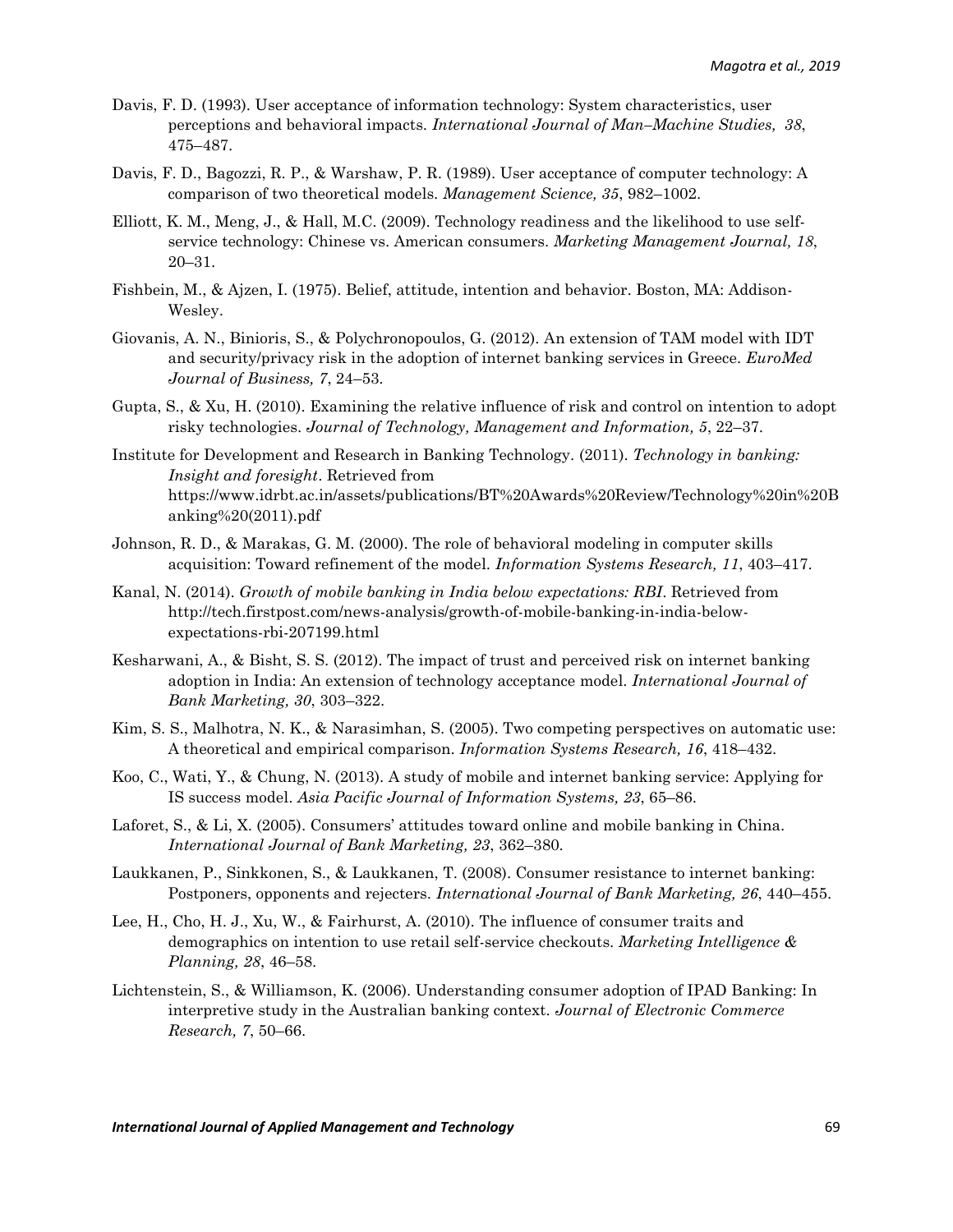- Limayem, M., Hirt, S. G., & Chin, W. W. (2001). *Intention does not always matter: The contingent role of habit on IT usage behavior*. Presented at the 9th European Conference on Information Systems, Bled, Slovenia.
- Lu, J., Yu, C. S., & Liu, C. (2009). Mobile data service demographics in urban China. *The Journal of Computer Information Systems, 50*, 117–126.
- Luarn, P., & Lin, H. H. (2005). Toward an understanding of the behavioral intention to use mobile banking. *Computers in Human Behavior*, *21*, 873–891.
- Luthans, F., & Youssef, C. M. (2007). Emerging positive organizational behavior. *Journal of Management, 33*, 321–349.
- Maditinos, D., Chatzoudes, D., & Sarigiannidis, L. (2013). An examination of the critical factors affecting consumer acceptance of online banking: A focus on the dimensions of risk. *Journal of Systems and Information Technology, 15*, 97–116.
- Manikandan, M., & Chandramohan, S. (2016). Self-service banking technologies-opportunities and challenges. *International Journal of Innovative Knowledge Concepts, 2*, 1–4.
- Mansor, N., & Chemat, A. (2009). Islamic credit card: Are demographic factors a good indicator? *Asian Social Science, 5*, 17–26.
- Martins, C., Tiago, O., & Popovic, A. (2014). Understanding the Internet banking adoption: A unified theory of acceptance and use of technology and perceived risk application. *International Journal of Information Management, 34*, 1–13.
- Meuter, M., Ostrom, A., Roundtree, R., & Bitner, M. (2000). Self-service technologies: Understanding customer satisfaction with technology-based service encounters. *Journal of Marketing, 64*, 50–64.
- Moore, G. C., & Benbasat, I. (1991). Development of an instrument to measure the perceptions of adopting and information technology innovation. *Information Systems Research, 2*, 192–222.
- Murali, S. R., & Mallikarjuna, V. (2014). Consumer adoption of net banking in Tier-III cities of Andhra Pradesh: An empirical study. *International Journal of Scientific Research, 3*, 269– 272.
- Murphy, C. A., Coover, D., & Owen, S. V. (1989). Development and validation of the computer selfefficacy scale. *Educational and Psychological Measurement*, *49*, 893–899.
- Murray, K. B., & Haubl, G. (2007). Explaining cognitive lock in: The role of shill-based habits of use in consumer choice. *Journal of Consumer Research, 31*, 77–88.
- Nasri, W., & Charfeddine, L. (2012). An exploration of Facbook.com adoption in Tunisia using technology acceptance model (TAM) and theory of reasoned action (TRA). *Interdisciplinary Journal of Contemporary Research in Business, 4*, 948–968.
- Natarajan, T., Balasubramanian, S. A., & Manickavasagam, S. (2010). Customer's choice amongst self-service technology (SST) channels in retail banking: A study using analytical hierarchy process (AHP). *Journal of Internet Banking and Commerce, 15*, 1–16.
- Ndubisi, N. O., & Sinti, Q. (2006). Consumer attitudes, system's characteristics and internet banking adoption in Malaysia. *Management Research News, 29*, 16–27.
- Nilsson, D. (2007). A cross-cultural comparison of self-service technology use. *European Journal of Marketing, 41*, 367–381.
- Parasuraman, A. (2000). Technology Readiness Index (TRI): A multi-item scale to measure readiness to embrace new technologies. *Journal of Service Research, 2*, 307–320.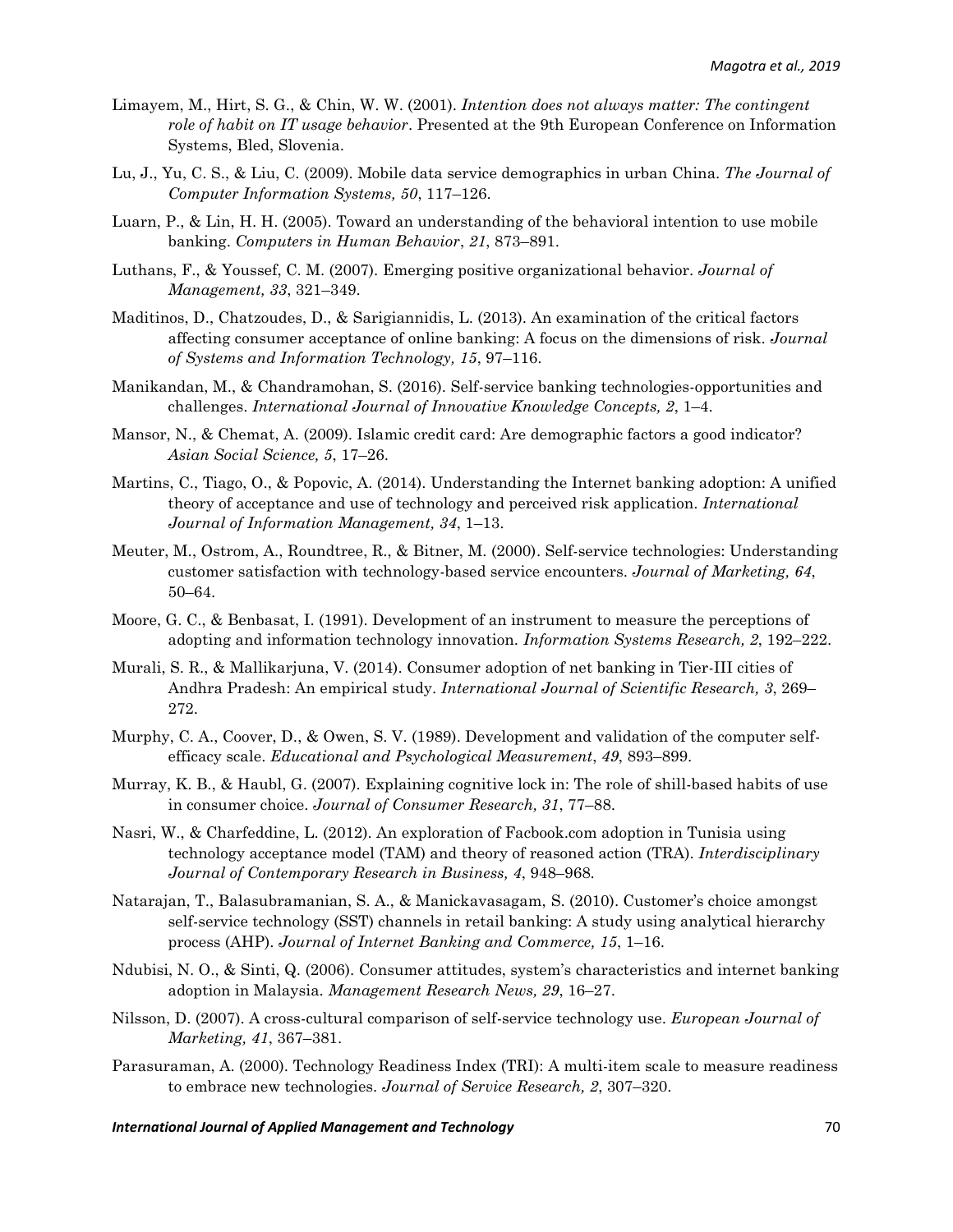- Pikkarainen, T., Pikkarainen K., Karjaluoto, H., & Pahnila S. (2004). Consumer acceptance of online banking: An extension of technology acceptance model. *Internet Research, 14*, 224–235.
- Pillai, R. S., & Sreedhar, R. R. (2014). *Banking in India: Evolution in technology*. Retrieved from http://www.infosys.com/finacle/solutions/thought-papers/Documents/banking-in-Indiaevolution-in-technology.pdf
- Podder, B. (2005). *Factors influencing the adoption and usage of internet banking: A New Zealand perspective* (Master's thesis). Auckland University of Technology, Auckland, New Zealand.
- Puschel, J., Mazzon, J. A., & Hernandez, J. M. C. (2010). Mobile banking: Proposition of an integrated adoption intention framework. *International Journal of Bank Marketing, 28*, 389–409.
- Ratchford, M., & Barnhart, M. (2011). Development and validation of the technology adoption propensity (TAP) index. *Journal of Business Research, 65*, 1209–1215.
- Rogers, E. M. (1995). *Diffusion of innovations* (4th ed.). New York, NY: Free Press.
- Rogers, E. M. (2003). *Diffusion of innovations* (5th ed.). New York, NY: Free Press.
- Rose, J., & Fogarty, G. (2010). Technology readiness and segmentation profile of mature consumers. *Academy of World Business, Marketing & Management Development, 4*. Retrieved from http://www.academyofworldbusiness.com/conf2010.htm
- Rotchanakitumnuai, S., & Speece, M. (2003). Barriers to Internet banking adoption: A qualitative study among corporate customers in Thailand. *International Journal of Bank Marketing, 21*, 312–323.
- Safeena, R., Hundewale, N., & Kamani, A. (2011). Customer's adoption of mobile-commerce: A study on emerging economy. *International Journal of e-Education, e-Business, e-Management and e-Learning, 1*, 228–233.
- Sathye, M. (1999). Adoption of Internet banking by Australian consumers: An empirical investigation. *International Journal of Bank Marketing, 17*, 324–334.
- Saxena, R., Sinha, M., & Majra, H. (2016). Banking in India: Role of self-service technologies. *Thriving in New World Economy, 5*, 186–189.
- Sentosa, I., Ming, C. W., Soebyakto, B. B., & Mat, N. K. H. (2012). Structural equation modeling of Internet banking usage in Malaysia. *Journal of Arts, Science and Commerce, 2*, 75–86.
- Shambare, R. (2013). Technology readiness and EFTPoS usage in Zimbabwe. *International Journal of Business and Economic Development, 1*, 13–22.
- Sripalawat, J., Thongmak, M., & Ngramyarn, A. (2011). M-banking in metropolitan Bangkok and a comparison with other countries. *The Journal of Computer Information Systems, 51*, 67–76.
- Strebel, J., O'Donnell, K., & Myers, J. G. (2004). Exploring the connection between frustration and consumer choice behavior in a dynamic decision environment. *Psychology & Marketing, 21*, 1059–1076.
- Sundaravej, T. (2009). *Empirical validation of unified theory of acceptance and use of technology model* (Dissertation). College of Business Administration, University of Missouri at Saint Louis.
- Taylor, S., & Todd, P. (1995). Understanding information technology usage: A test of competing models. *Information Systems Research, 6*, 144–176.